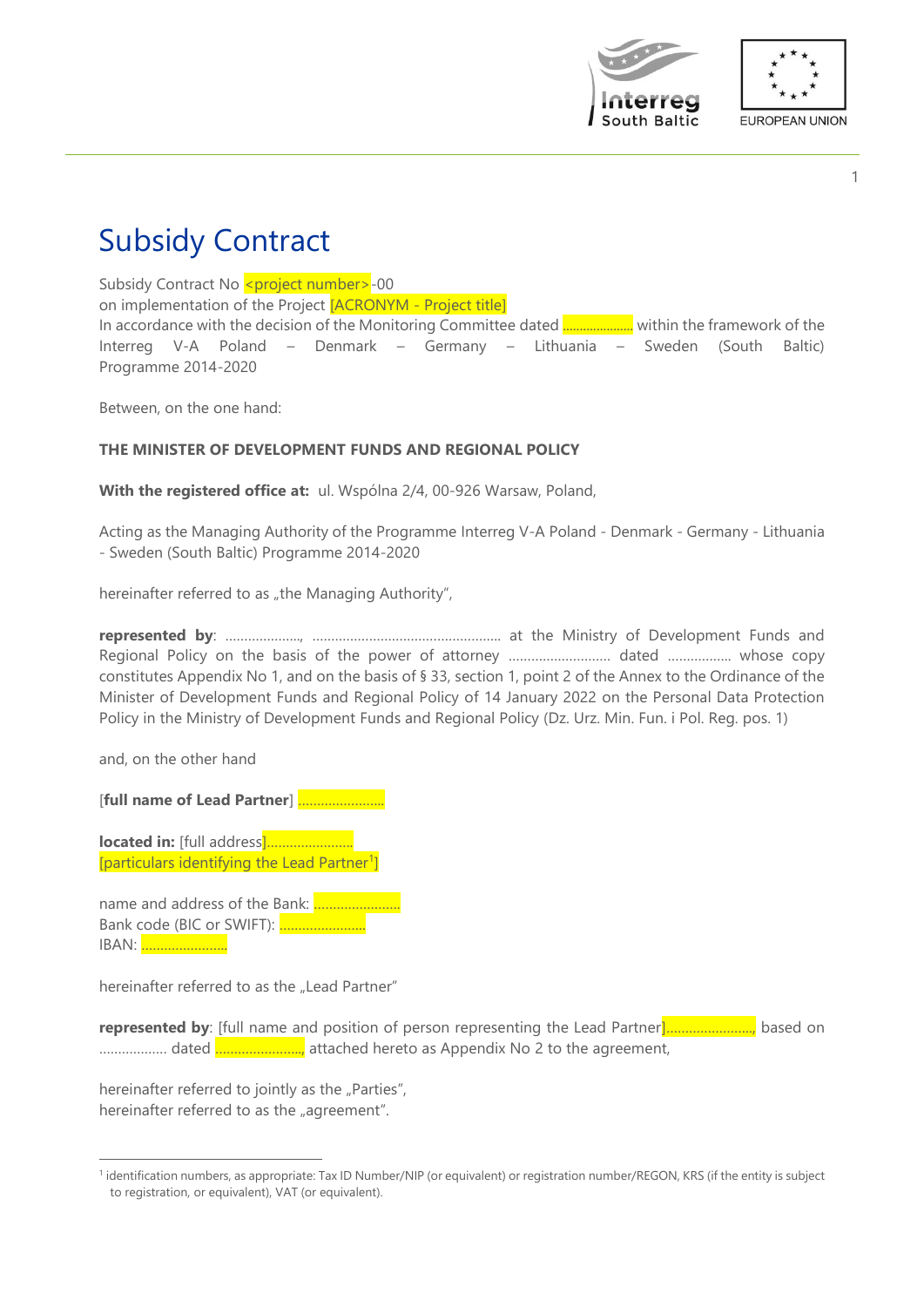



The Parties hereby agree the following:

# **§ 1**

# **DEFINITIONS**

For the purposes of this agreement the terms listed below shall have the following meaning:

- 1. "Application Form" means an Application Form of a project under the Programme No  $\epsilon$ project number> together with all the Appendices, as approved by the Programme Monitoring Committee on …………….. which constitutes an Appendix No 3 to the agreement, as amended. The decision of the Monitoring Committee regarding the Application Form approval constitutes Appendix No 4 to the agreement,
- 2. "central ICT system" means an ICT system which supports the implementation of the Programme, the development and operation of which is a responsibility of a minister competent for regional development in Poland,
- 3. "co-financing rate" means a quotient of the value of funding allocated for the whole project and the total values of eligible expenditures of the project (defined in the Application Form) expressed in percentages accurate to the second decimal place; the co-financing rate may not exceed 85.00% of eligible expenditures for the Lead Partner and particular Partners,
- 4. "co-financing" means funds originating from ERDF,
- 5. "Controller" means the controller, referred to in Article 23.4 of ETC Regulation,
- 6. "current version of the Programme Manual" means a document adopted by the Monitoring Committee, which amendments are adopted by the Monitoring Committee, providing the principles of preparing, implementing, monitoring and reimbursing a project and its durability. The Lead Partner shall have access to the current version of the Programme Manual and shall be informed immediately via the programme website about any amendments to the Programme Manual and about the date the new version of the Programme Manual is binding,
- 7. "due co-financing" means ERDF funds eligible for payment to the Lead Partner on a basis of presented and approved eligible expenditure,
- 8. "durability"– means a prohibition on introducing major modifications to the project within 5 years of the final payment to the Partner, as referred to in Article 71 of the General Regulation,
- 9. "e-documents" means documents which exist only in electronic version or copies thereof, original e-documents which also exist on paper, as well as scanned documents and photocopies of original paper documents, described by the Lead Partner or the Partner in accordance with the requirements defined in the current version of the Programme Manual,
- 10. "eligible expenditures" means expenditures or costs duly incurred by the Lead Partner or Partner, in reference to implementation of a Project under the Programme, pursuant to an agreement, the EU regulations and national regulations of the Partner and pursuant to the current version of the Programme Manual,
- 11. "ERDF" means European Regional Development Fund,
- 12. "ETC Regulation" means Regulation (EU) No 1299/2013 of the European Parliament and of the Council of 17 December 2013 on specific provisions for the support from the European Regional

2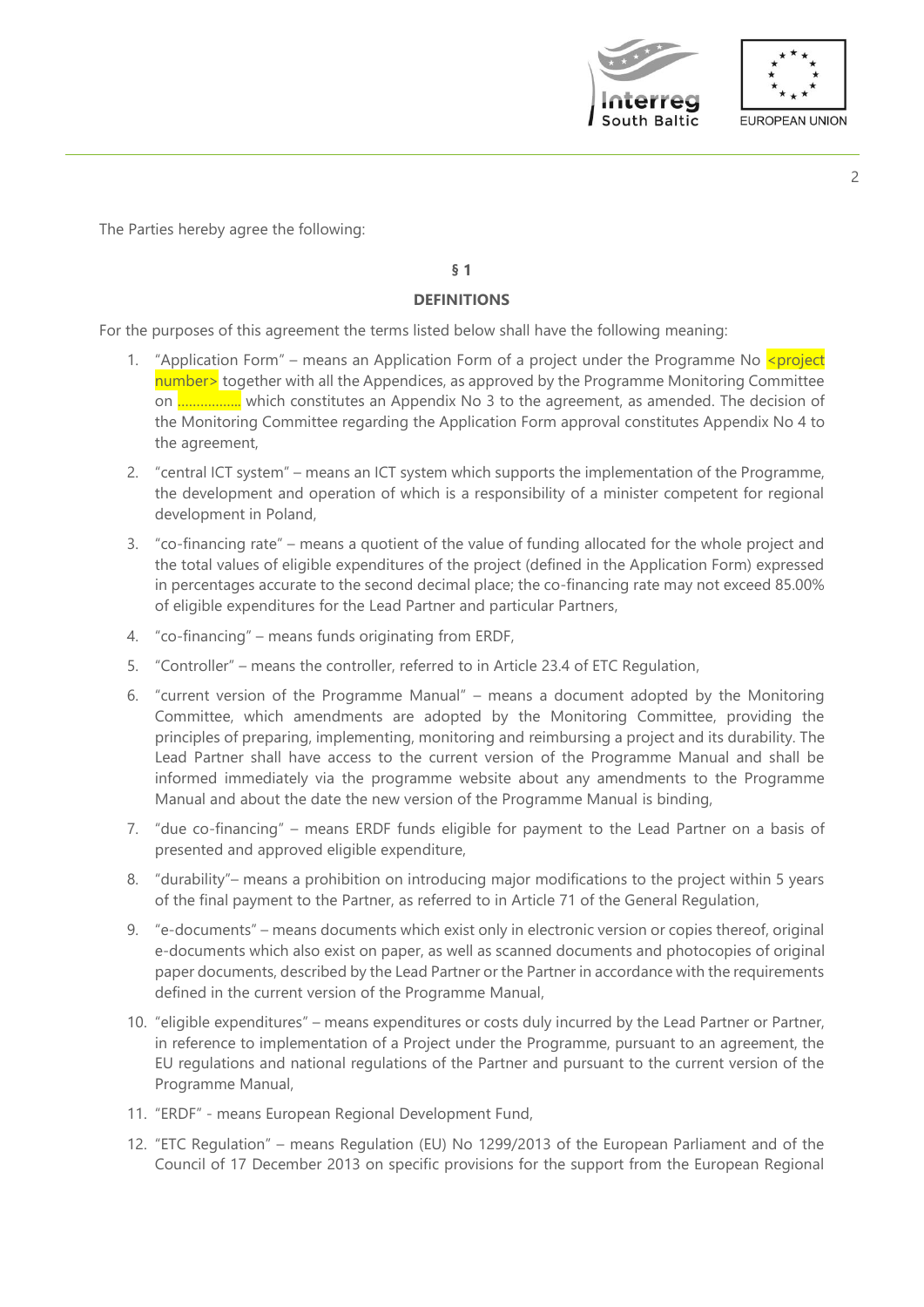

Development Fund to the European territorial cooperation goal (OJ L 347, 20.12.2013, pp. 259-280, as amended),

- 13. "financial correction" means an amount by which the co-financing for a project is decreased due to an irregularity detected in an approved Partner Progress Report or in Project Progress Report,
- 14. "General Regulation" means Regulation (EU) No 1303/2013 of the European Parliament and of the Council of 17 December 2013 laying down common provisions on the European Regional Development Fund, the European Social Fund, the Cohesion Fund, the European Agricultural Fund for Rural Development and the European Maritime and Fisheries Fund and laying down general provisions on the European Regional Development Fund, the European Social Fund, the Cohesion Fund and the European Maritime and Fisheries Fund and repealing Council Regulation (EC) No 1083/2006 (OJ. L 347, 20.12.2013, pp. 320-469, as amended),
- 15. "ineligible expenditure" means each and every expense or cost which cannot be deemed eligible expenditure,
- 16. "irregularities" means irregularities, referred to in Article 2(36) of the General Regulation,
- 17. "irregularity" means expense, referred to in Article 2(36) of the General Regulation,
- 18. "Joint Secretariat" means an entity, referred to in Article 23(2) of the ETC Regulation,
- 19. "Lead Partner" means an entity indicated in an Application Form, who has signed Subsidy Contract and who is responsible for financial and substantial implementation of the project,
- 20. "lump sum" means co-financing in a form, referred to in Article 67(1)(c) of the General Regulation,
- 21. "Monitoring Committee" means the Monitoring Committee, referred to in Article 47 of the General Regulation,
- 22. "national contribution" means Lead Partner's and Partner's own contributions in the total cost of the Project, as provided for in the Application Form, which is a sum of national funds – both public and private ones,
- 23. "Partner Progress Report" means an application for payment submitted by the Lead Partner or Partner to a competent Controller according to the principles defined in the current version of the Programme Manual and in the agreement, which describes progress in the implementation of the part of the Project to be implemented by a given Partner or by the Lead Partner,
- 24. "Partner" means an entity indicated in an Application Form, who participates in the Project and who is bound to the Lead Partner by means of a partnership agreement concerning the project implementation,
- 25. "partnership agreement" means an agreement concluded between the Lead Partner and Partner, defining joint rights and obligations concerning the project implementation,
- 26. "programme Account" means the bank account in which the ERDF funds are gathered for the needs of the Programme, transferred by the European Commission,
- 27. "programme documents" means documents approved by the Managing Authority or Monitoring Committee, which are applicable to the Programme implementation,
- 28. "programme website" means www.southbaltic.eu,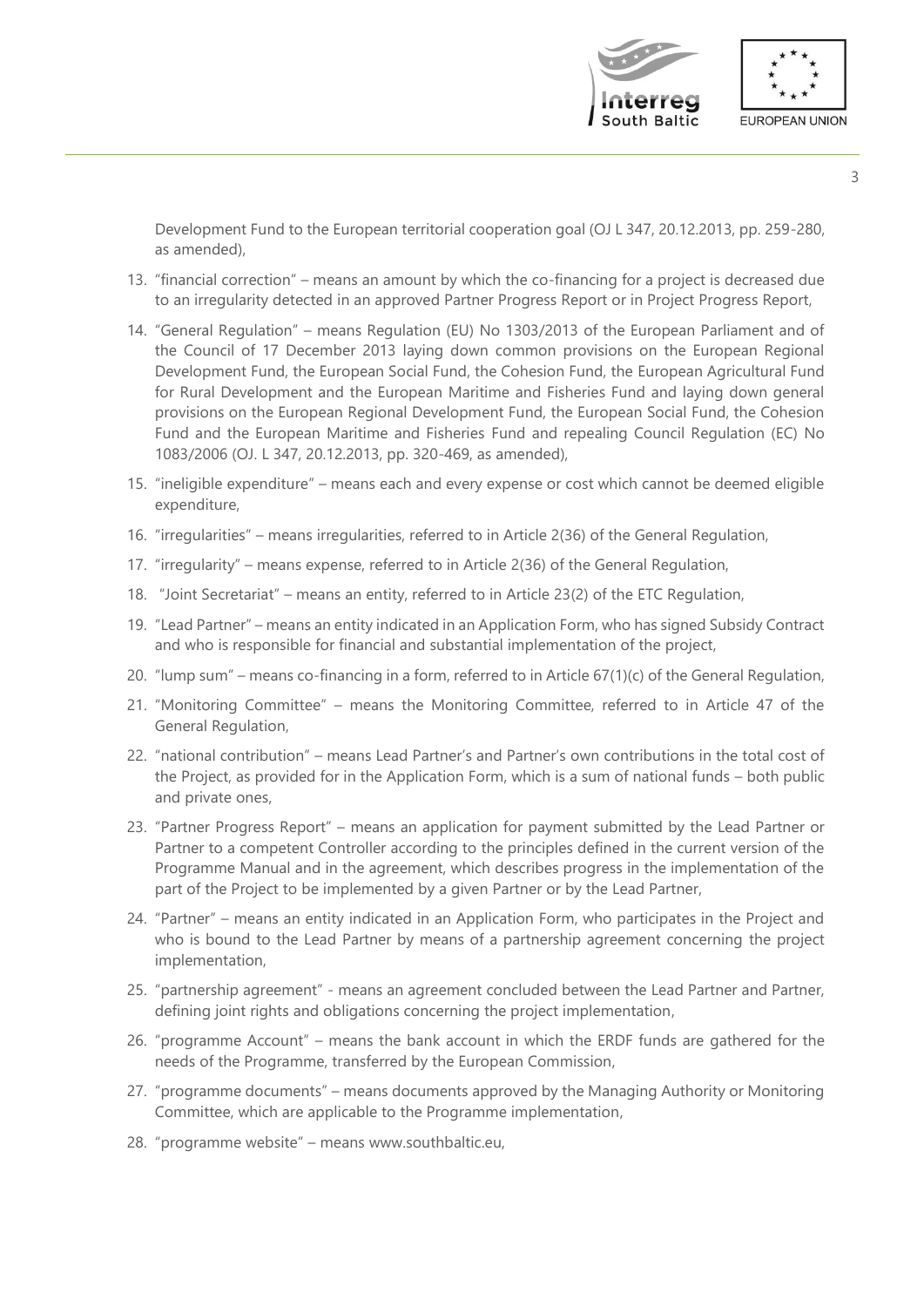



- 4
- 29. "Programme" means Interreg V-A Poland Denmark Germany Lithuania Sweden (South Baltic) Programme 2014-2020, approved by the Decision of the European Commission No CCI 2014TC16RFCB013 dated 23.09.2015,
- 30. "Project Progress Report" means an application for payment submitted by the Lead Partner to the Joint Secretariat according to the rules specified in the current Programme Manual and in the agreement, presenting the progress in the performance of the whole project,
- 31. "project" means an undertaking aiming at reaching an assumed goal defined by means of outcome indicators defined in the Application Form, implemented under the Programme based on an agreement,
- 32. "SL2014" means the main application of Central ICT system, which fulfils the requirements set out in Article 122(3) and Article 125(2)(d) of the General Regulation and Article 24 of the Commission Delegated Regulation (EC) No 480/2014 of 3 March 2014 supplementing Regulation (EU) No 1303/2013 of the European Parliament and of the Council laying down common provisions on the European Regional Development Fund, the European Social Fund, the Cohesion Fund, the European Agricultural Fund for Rural Development and the European Maritime and Fisheries Fund and laying down general provisions on the European Regional Development Fund, the European Social Fund, the Cohesion Fund and the European Maritime and Fisheries Fund, and which supports the current process of the Programme management, monitoring and evaluation, in which data is collected and stored concerning projects implemented and which makes it possible for Partners and Lead Partner to reimburse the projects,
- 33. "the Lead Partner's Account" means the bank account to which the co-financing is transferred, indicated in the introduction of the agreement.

# **SUBJECT OF THE CONTRACT**

- 1. The subject of the agreement comprises the specification of the terms and conditions according to which the Managing Authority shall transfer co-financing to perform the project and the Lead Partner shall perform the project in accordance with the Application Form and the Monitoring Committee's decision.
- 2. In particular, the agreement shall specify the Parties' rights and obligations referring to the implementation of the project in the scope of the way and conditions according to which the cofinancing is transferred and following activities are performed: monitoring, requests of payment, transfer of co-financing, control and audit, information and promotion as well as project management.
- 3. During the project implementation and during its durability, the Lead Partner shall act in accordance with:
	- 1) the EU law and domestic regulations binding on the Lead Partner, in particular:
		- a. ETC Regulation,
		- b. regulation (EU) No 1301/2013 of the European Parliament and of the Council of 17 December 2013 on the European Regional Development Fund and on specific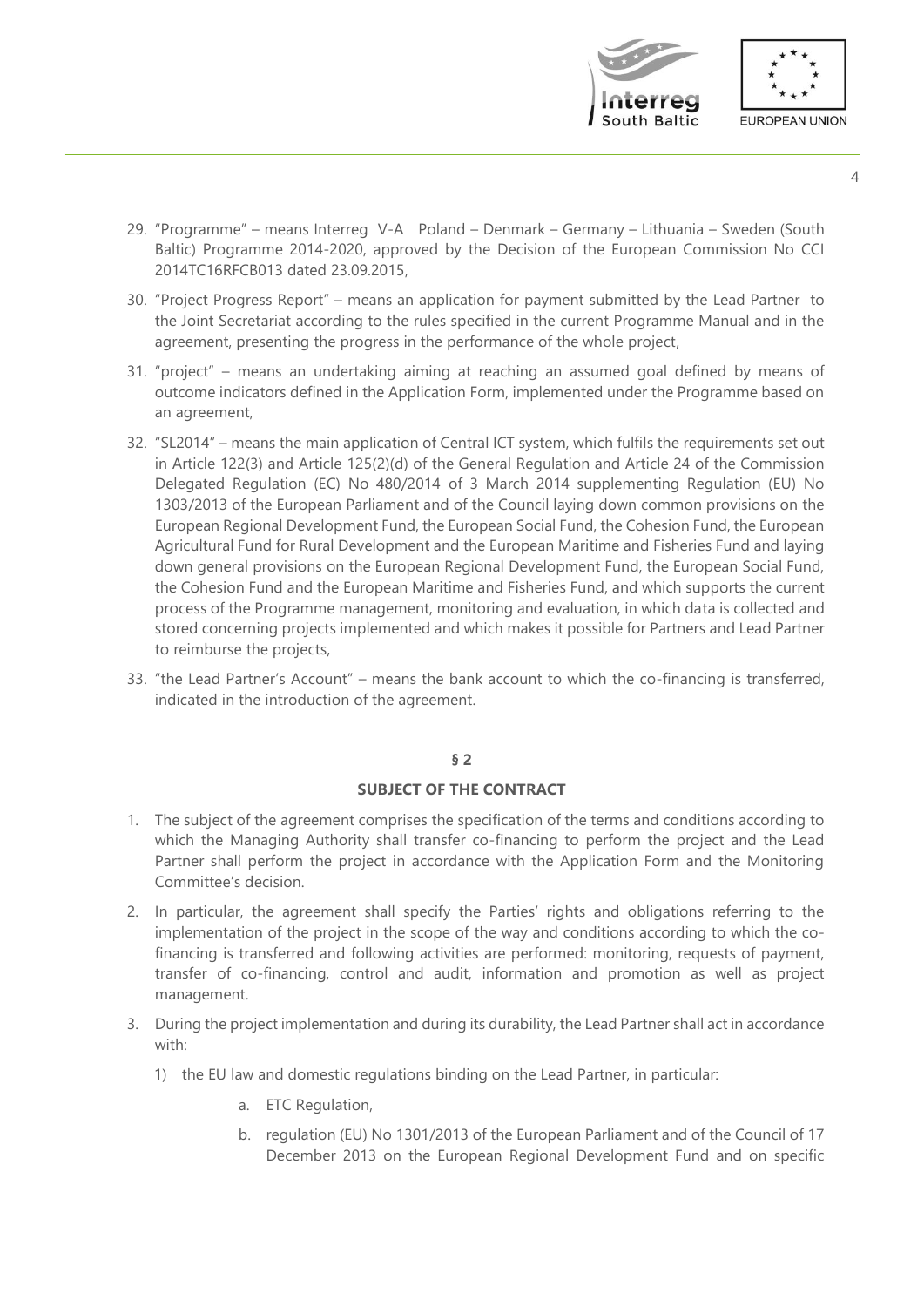

provisions concerning the Investment for growth and jobs goal and repealing Regulation (EC) No 1080/2006 (OJ EU L 347, 20.12.2013, pp. 289-302, as amended),

- c. General Regulation,
- d. implementing Regulations of the European Commission which complement the General Regulation, ETC Regulation and the Regulation, referred to under letter  $1(b)$ ,
- e. national regulations concerning personal data protection,
- f. national and EU public procurement law;
- 2) current versions of programme documents, in particular:
	- a. the Programme,
	- b. Programme Manual, posted on the programme website;
- 3) national and EU principles and guidelines, in particular:
	- a. Commission interpretative communication on the Community law applicable to contract awards not or not fully subject to the provisions of the Public Procurement Directives (OJ C 179, 01.08.2006, p. 2),
	- b. a document issued by the European Commission, concerning the determination of financial corrections.
- 4. The Lead Partner states that it has familiarised itself with the documents mentioned in section 3, it acknowledges the way of presenting it the amendments of these documents as well as it acknowledges that the implementation of the project started before the day of the conclusion of the agreement shall constitute the subject of verification mentioned in § 9 and 10.
- 5. The Lead Partner confirms the truthfulness of the data included in the agreement and Appendices constituting its integral part.
- 6. The Lead Partner shall provide that all Partners shall be obliged to adhere to the binding provisions of the European and national law, the current programme documents and the national and European rules and guidelines mentioned in section 3.

# **§ 3**

# **PARTNERSHIP AGREEMENT**

- 1. The Lead Partner shall regulate the mutual cooperation rules with the Partners, in particular it specifies the tasks and obligations arising from the project performance in the partnership agreement.
- 2. The Lead Partner shall submit the partnership agreement signed by all Partners to the Joint Secretariat until .........................., not later than the date of filling the Project Progress Report specified in the current Programme Manual.
- 3. The partnership agreement includes the provisions consistent with the *Minimal scope of the partnership agreement* drawn up by the Managing Authority and made available to the Lead Partner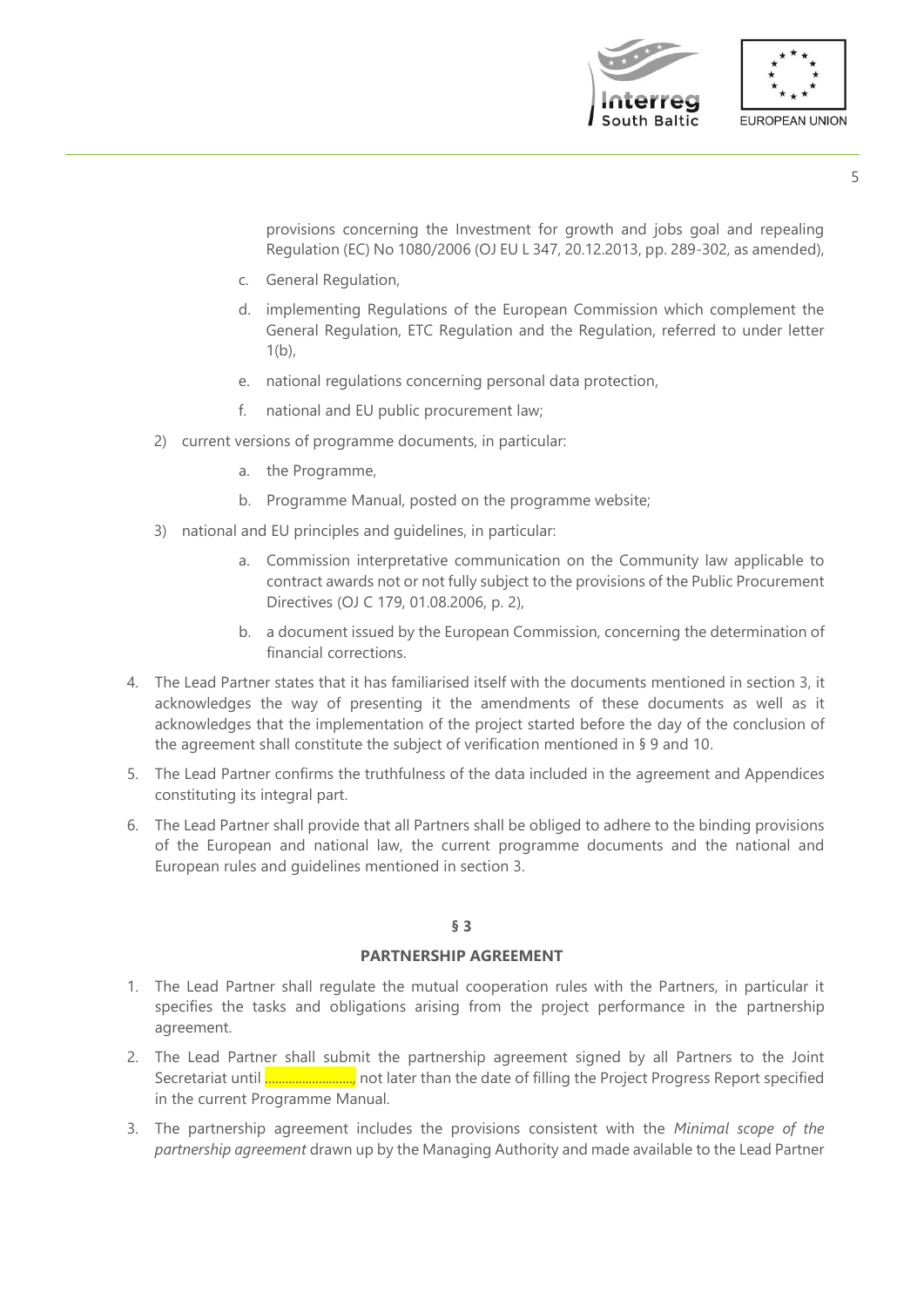

via the programme website. The partnership agreement may include additional provisions agreed between the Lead Partner and the Partners in order to implement the project.

- 4. The Lead Partner shall in particular oblige the Partners in the partnership agreement to adhere to the provisions of the agreement in the following scope during the implementation and settlement of their part of the project:
	- 1) the subject of the agreement and getting to know and proceeding in accordance with the documents mentioned in § 2 section 3;
	- 2) to abide by the period of the project implementation indicated in  $\S 5$  in connection with the part of the project performed by particular Partners;
	- 3) ownership rights (§ 7);
	- 4) obligations indicated in § 8;
	- 5) verification of the expenditures and filing Partner Progress Report in accordance with § 9;
	- 6) incur the exchange rate risk within payments for the project (§ 10 section 10);
	- 7) recovery of funds (§ 12);
	- 8) controls and audits (§ 13);
	- 9) information and promotion (§ 14);
	- 10) abiding by the procedure of introducing amendments in the agreement (§ 15);
	- 11) processing personal data (§ 21);
	- 12) using the central ICT system (§ 22, excluding section 3).

#### **§ 4**

#### **PROJECT BUDGET**

- 1. The project co-financing amounts to no more than: ………………….. EUR (say: ………………….. EUR), whereas the co-financing rate for particular Partners shall be specified in the Application Form.
- 2. Co-financing is intended to refund the eligible expenditures incurred as defined in the Application Form and in the Programme documents, and reported in the result of the project implementation, upon the delivery of the related outputs.
- 3. The Lead Partner at its name and in the name of all Partners shall contribute with the national cofinancing aimed to the project implementation in the amount that is not smaller than the difference between the total eligible expenditures of the project and the project due co-financing.
- 4. The due co-financing covers the refund of eligible expenditures, in the form of two lump sums in accordance with the project budget presented in the Application Form and amounts to:
	- lump sum no. 1: not more than ........................ EUR (say: ........................... EUR),
	- lump sum no. 2: not more than <mark>……………………..</mark> EUR (say: <mark>……………………..</mark> EUR).
- 5. Appropriately, the Lead Partner or the Partners shall cover all ineligible expenditures or irregular expenditures within the project from own resources.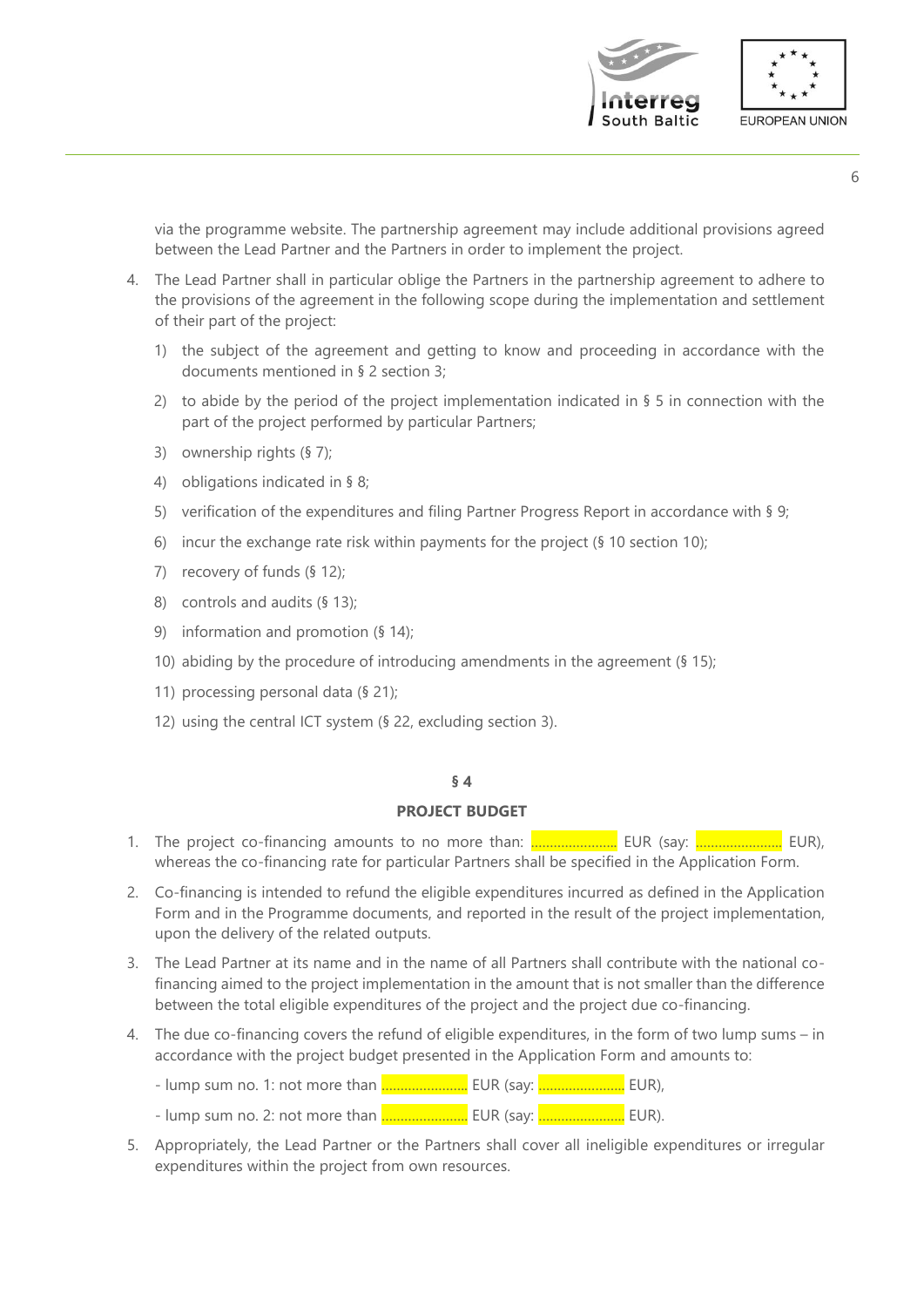



- 7
- 6. The project shall be implemented in accordance with the Application Form, including with the specified project budget, as amended according to the provisions in § 15 of the agreement and current programme documents.

# **PROJECT IMPLEMENTATION PERIOD**

The project implementation period is as follows:

- 1) Date of starting the factual activities in the project:  $\frac{1}{2}$  [yyyy-mm-dd];
- 2) Date of ending the factual activities in the project:  $[yyyy-mm-dd]$ ;
- 3) Date of submission of the Final Project Progress Report is: [yyyy-mm-dd].

#### **§ 6**

# **LEAD PARTNER'S LIABILITY**

- 1. The Lead Partner shall be accountable to the Managing Authority for assuring correctness and timeliness of the implementation of the whole project. The Lead Partner shall be accountable for all actions taken by the Partners, the result of which shall be the infringement of the obligations under the agreement and the partnership agreement.
- 2. The Lead Partner shall bear exclusive liability towards the third party for the damage which has occurred in connection with the project implementation. The Lead Partner shall resign from all claims towards the Managing Authority for all damage caused by the Lead Partner or the Partners or any third party in connection with the implementation of the project.
- 3. Should the Managing Authority pursuant to the agreement demand the return of a part of or the entire co-financing, the Lead Partner shall be liable for the recovery of the appropriate amount of the co-financing from the appropriate Partner and the return of this amount in the term specified in the call to return funds issued by the Managing Authority according to the rules specified in § 12.

# **§ 7**

# **OWNERSHIP RIGHTS**

- 1. The ownership and other property rights resulting from the project shall belong to, respectively, the Lead Partner or the Partners.
- 2. The Lead Partner shall ensure that the products and results of the project are used in such a manner as to guarantee their wide dissemination and making them publicly available, in line with the Application Form.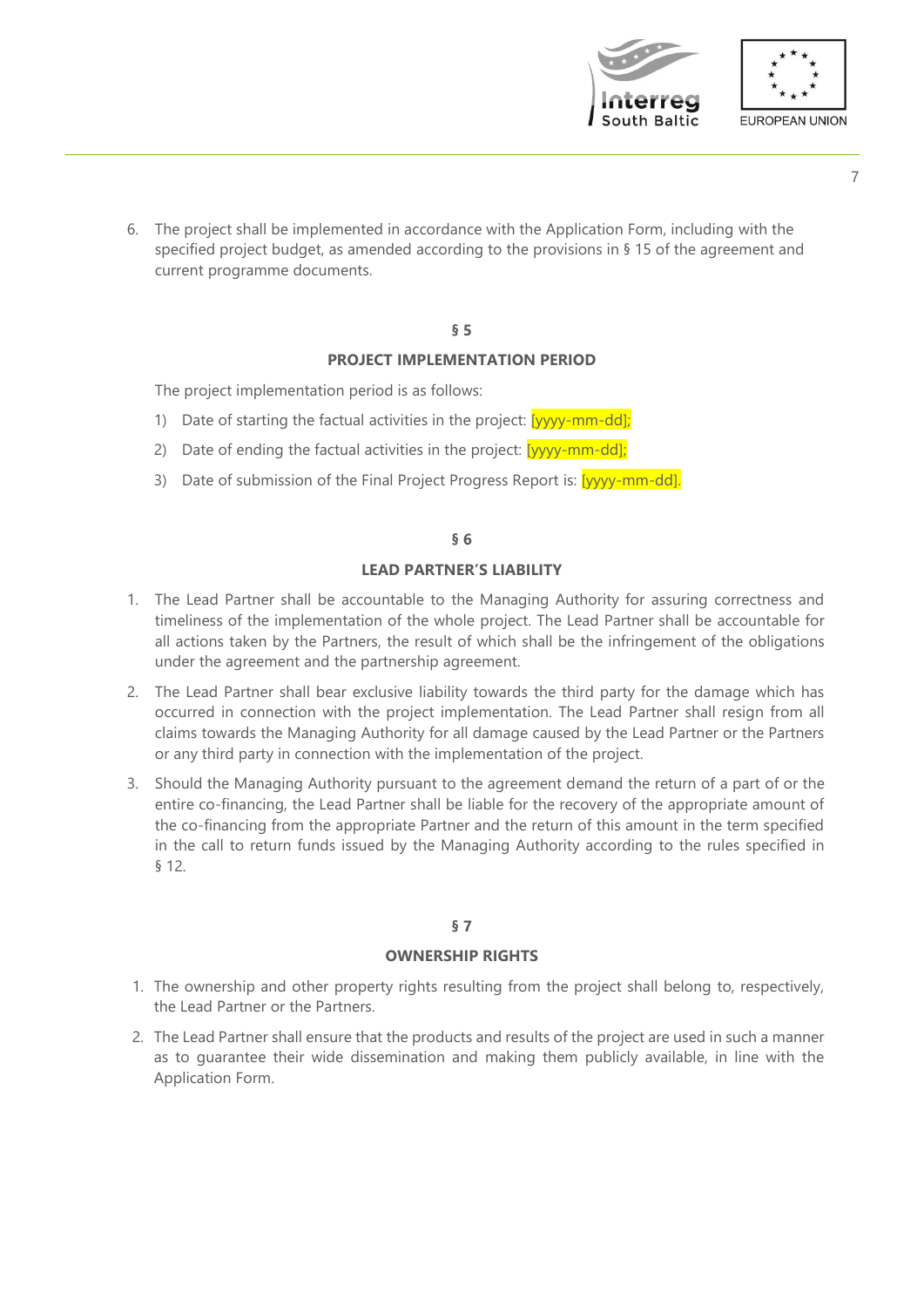



#### **§ 8**

# **DETAILED OBLIGATIONS OF THE LEAD PARTNER**

- 1. The Lead Partner ensures that there is no double financing of eligible expenditure from the EU funds or other sources within the project under implementation.
- 2. The Lead Partner keeps separate accounting records or a separate accounting code for the purpose of implementation of the project, in a way which enables the identification of each financial operation carried out under the project<sup>2</sup>, under conditions set out in the current Programme Manual.
- 3. The Lead Partner presents in its own Partner Progress Report and the Project Progress Report each of two lump sums which are in line with the Application Form.
- 4. The Lead Partner ensures that the public is informed about the ERDF co-funding of the project, in accordance with the requirements referred to in Article 115(3) of the General Regulation in the Commission Implementing Regulation (EU) No 821/2014 of 28 July 2014 laying down rules for the application of Regulation (EU) No 1303/2013 of the European Parliament and of the Council as regards detailed arrangements for the transfer and management of programme contributions, the reporting on financial instruments, technical characteristics of information and communication measures for operations and the system to record and store data (OJ L 223, 29.7.2014, pp. 7-18, as amended), and in the current version of the Programme Manual.
- 5. The Lead Partner, under the penalty of sanctions specified in § 16, monitors the progress of achieving the target values of the output indicators defined in the Application Form.
- 6. The Lead Partner regularly monitors the progress in the implementation of the project in relation to the content of the Application Form and other annexes to the Application Form and informs the Joint Secretariat of any irregularities, circumstances that delay or prevent the full implementation of the project, or of the intention to discontinue the implementation of the project.
- 7. The Lead Partner immediately informs the Joint Secretariat of the circumstances which influence the reduction of eligible expenditure of the project.
- 8. Public procurement procedures as well as award of public contracts under the project are implemented by the Lead Partner in accordance with the provisions of the EU and national law or with the principle of competitiveness, described in detail in the current version of the Programme Manual.
- 9. The Lead Partner immediately informs the competent Controller of the conclusion of the award of the public procurement contract and any amendment made to this contract, concluded with the contractor in the framework of the project implementation.
- 10. The Lead Partner provides the competent Controller with the documentation concerning the public procurement in relation with the implementation of its part of the project immediately after awarding the public procurement contract.
- 11. The Lead Partner prepares and submits within 15 calendar days, after the end of the reporting period, its own Partner Progress Reports, referred to in § 9 section 1 and within 15 calendar days from the date of the certification of Partners Progress Reports of all Partners, the Lead Partner prepares and submits the Project Progress Reports, referred to in § 10 section 1, and corrects the

<sup>&</sup>lt;sup>2</sup>Shall not concern expenditure settled using a flat rate method.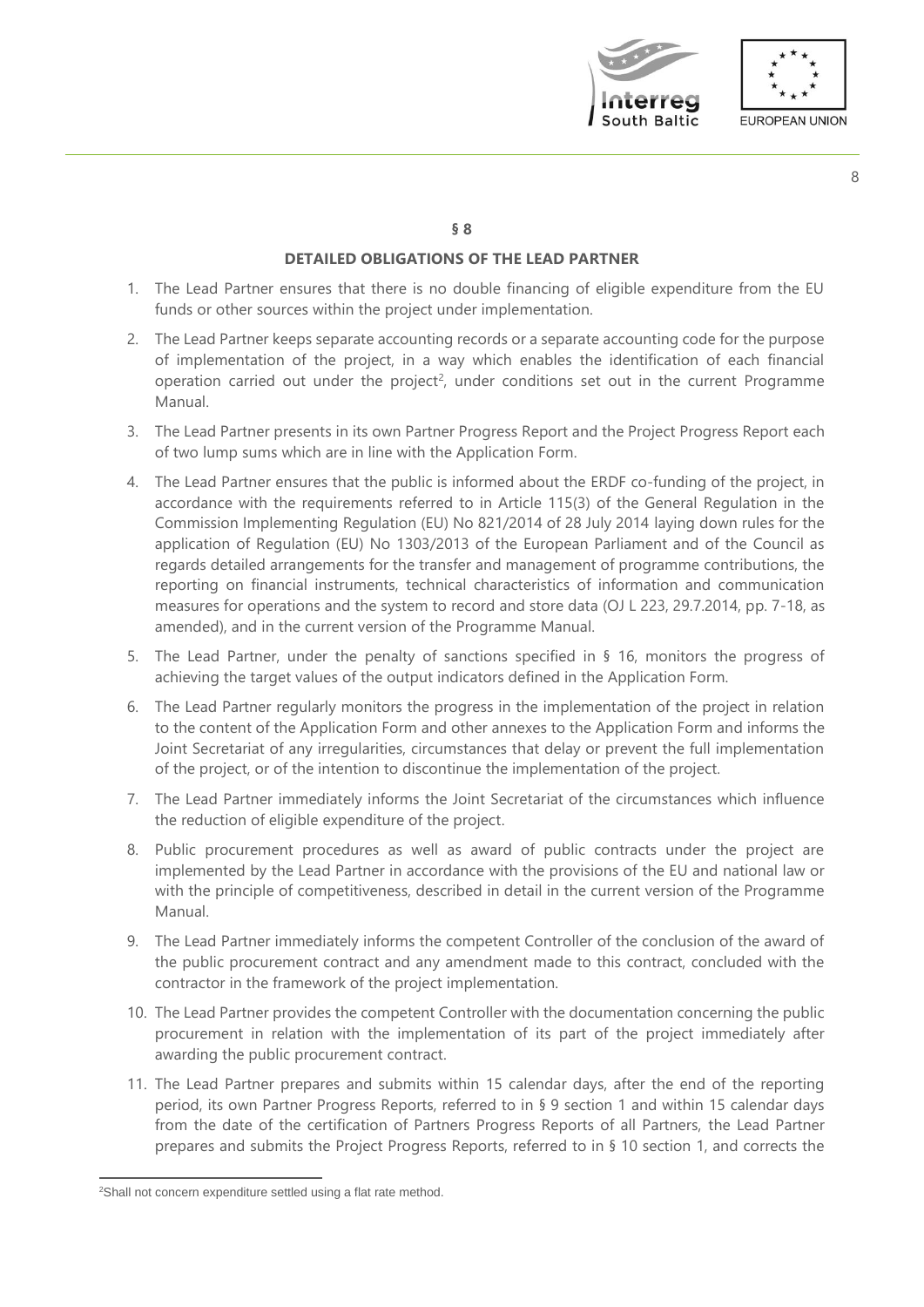



errors found in them and explains or supplements respectively the Managing Authority, the Joint Secretariat or the appropriate Controller in the dates indicated by these institutions.

- 12. The Lead Partner makes available documents and provides the necessary explanations to the competent Controller, the Joint Secretariat or the Managing Authority, within the time-limits specified by these institutions.
- 13. The Lead Partner cooperates with the external controllers, auditors and evaluators and submits to inspections or audits conducted by the authorized national and European services as well as monitors the implementation of the recommendations from these audits or inspections by the Partners.
- 14. After receiving the co-financing from the Managing Authority, the Lead Partner shall transfer, its corresponding part, in the amount resulting from the Project Progress Report, to the other Partners, as referred to in § 10 section 1, without undue delay and without any deductions.
- 15. The Lead Partner shall immediately inform the Managing Authority of a change of the Lead Partner's or Partner's legal status, which results in a failure to fulfil the requirements described in the Programme towards the Lead Partner or the Partner.
- 16. The Lead Partner shall immediately inform the Joint Secretariat and the Managing Authority of a bankruptcy, liquidation or bankruptcy of any of the Partners of the project.
- 17. The Lead Partner shall keep the documentation concerning the implementation of the project in line with Article 71 and Article 140 of the General Regulation. If the project will not include investments in infrastructure or productive investment all supporting documents shall be made available for a two year period from 31 December following the submission of the statement of expenditure to the European Commission, which includes the final expenditure concerning the completed project. In the case the project will include investments in infrastructure or productive investment, all supporting documents shall be made available for the period of at least five years from the date of the final payment for the project or for the period of two years from 31 December following the submission of the statement of expenditure to the European Commission, final expenditure concerning the completed project – depending on which time limit expires later.
- 18. The Lead Partner, under the penalty of sanctions specified in § 18, is responsible for maintaining the durability of the project for a period of five years from the date of the final payment made by the Managing Authority and under the conditions specified in the provisions of the European law and the current Programme Manual.
- 19. If a Partner withdraws from the project, the Lead Partner ensures that the products being the project outcome shall be used in accordance with the agreement and shall be durable in the part of the project for which a given Partner was responsible.
- 20. In the event of the Lead Partner failing to comply with its obligations in terms of: applying for payment, information, promotion and submission to an inspection or audit, the Managing Authority may, regardless of the right of the Managing Authority to terminate the agreement in accordance with § 19, withhold the payments for the project until the Lead Partner fulfils its obligations.

9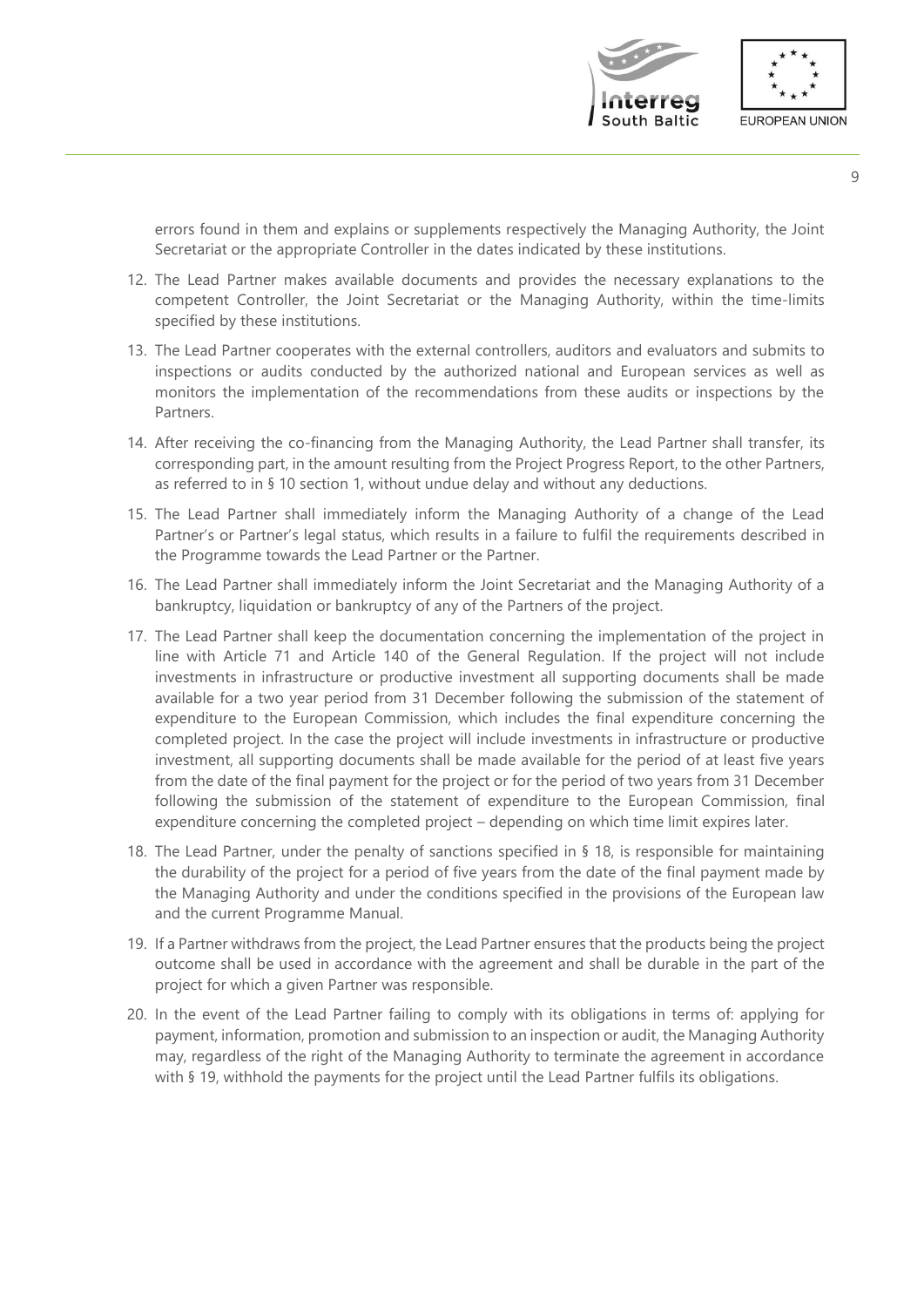



#### **§ 9**

# **SUBMITTING A PARTNER PROGRESS REPORT AND VERIFICATION OF EXPENDITURE**

- 1. The Lead Partner shall submit its Partner Progress Report from the implementation of the Lead Partner's part of the project along with Appendices to the competent Controller within the timelimits and under the conditions specified in the agreement and current version of the Programme Manual and the Terms of Reference of the Interreg South Baltic Programme 2014-2020 3rd Seed Money Facility.
- 2. As a rule, a Partner Progress Report shall be submitted for the whole project implementation period, defined in the project Application Form, while the beginning of the reporting period begins on the day of the initiation of substantive actions in a project, defined in § 5 point 1.
- 3. The Controller shall verify the Partner Progress Report and the correct application of two lump sums. The verification shall be in line with the provisions, guidance or procedures specified in a given Member State with the account of rules established in the Programme.
- 4. Administrative verification of the Lead Partner's expenditure shall be with the use of SL2014, on the basis of the data recorded in it and documents submitted by the Lead Partner.
- 5. Should errors be found in a Partner Progress Report, the Controller:
	- 1) fills in the deficiencies or corrects errors, if they are obvious, and informs the Lead Partner;
	- 2) calls for the Lead Partner to correct or fill in the Partner Progress Report or to provide additional explanations.
- 6. Upon request of and within the deadlines specified by the Controller, the Lead Partner submits the documents required for the verification of the Partner Progress Report, corrects the Partner Progress Report, removes errors, and submits additional explanations as well as supplementary information.
- 7. If, during verification of a Partner Progress Report, it is established that there has been a breach of national or Union regulations, or the principles concerning project implementation specified in the current version of the Programme Manual (in particular as regards public procurement or the need to safeguard the principle of competition, described in detail in the current version of the Programme Manual) then a relevant lump sum may be found fully ineligible, and reduced by the Controller in the Partner Progress Report. The public procurement or principles of competition shall be safeguarded in accordance with national regulations or principles. If in a given member state there are no relevant regulations or rules, the irregular expenditures shall be established using the current document on financial corrections, issued by the European Commission. The rules of procedure in case of finding irregular expenditures are regulated by the current Programme Manual or by national guidelines on correcting expenditures and imposing financial corrections, if such guidelines are established in a given member state.
- 8. The net revenue generated in a given accounting period, in result of project implementation, in its part implemented by the Lead Partner that had not been accounted for at the stage of allocating the amount of co-financing for the project, reduces the amount of eligible expenditures and the amount of due co-financing for the Lead Partner.
- 9. The result of the verification of the Partner Progress Report, including the amount classified as eligible and the amount of due co-financing, is forwarded by the Controller to the Partner, in compliance with the principles specified in the current version of the Programme Manual.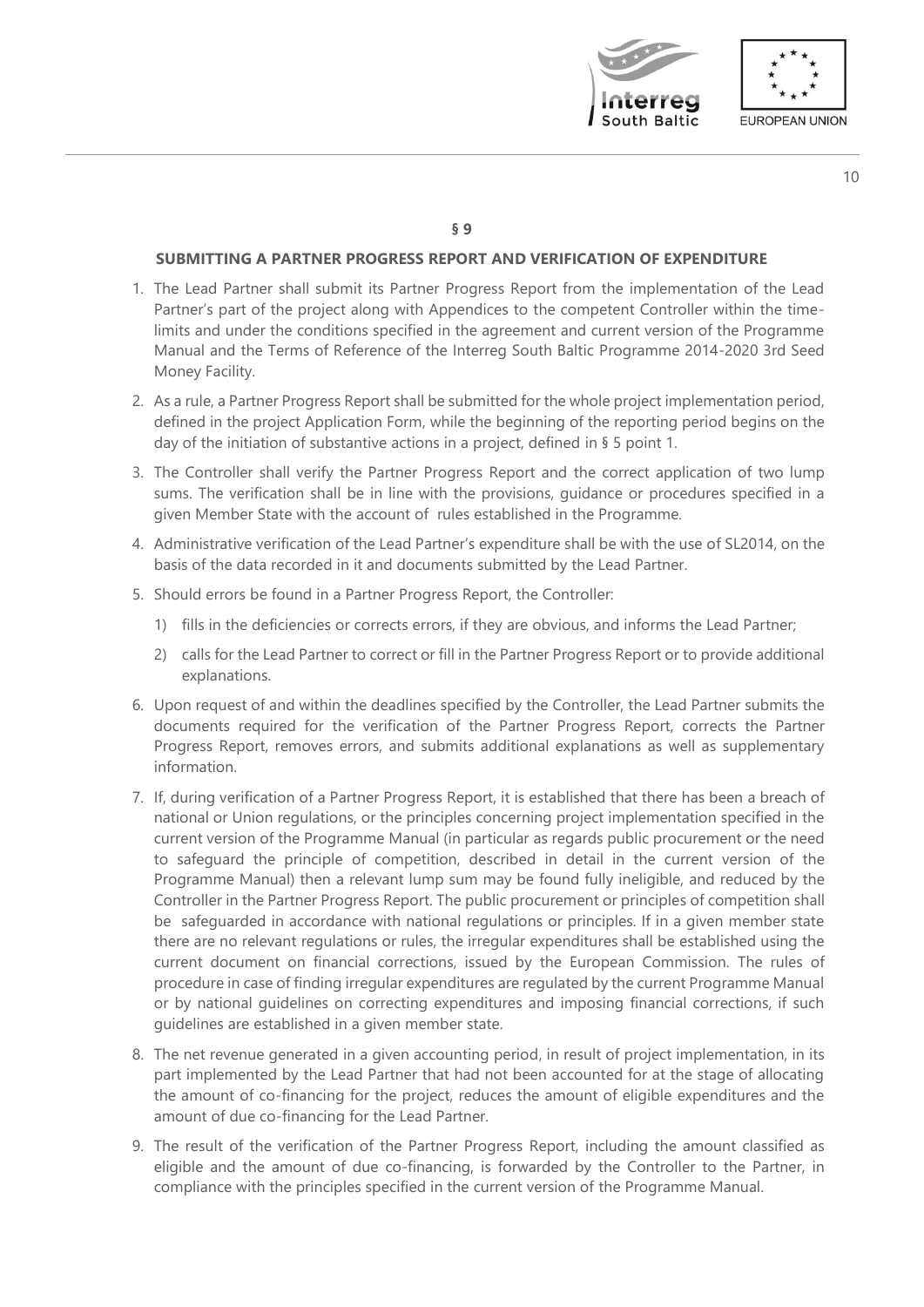



### **TRANSFER OF THE CO-FINANCING FOR THE PROJECT**

- 1. The Lead Partner draws up a Project Progress Report based on the Partners Progress Reports and through SL2014 submits it to the Joint Secretariat on the terms specified in the agreement and the current Programme Manual.
- 2. As a rule, a Project Progress Report shall be submitted for the whole project implementation period, while the beginning of the reporting period begins on the day of the initiation of substantive actions in a project, defined in § 5 point 1.
- 3. In justified cases, especially if the Programme faces the risk of decommitment, the Joint Secretariat may request the Lead Partner to submit an additional Project Progress Report, covering the reporting period which is different from the standard reporting period. In this case, the Lead Partner shall submit a Project Progress Report under the conditions set by the Joint Secretariat.
- 4. In justified cases related to the most efficient implementation of the project, the Lead Partner may ask the Joint Secretariat for the opportunity to make an additional Project Progress Report covering different than the standard reporting period.
- 5. The Lead Partner shall submit to the Joint Secretariat the Final Project Progress Report within the period specified in § 5 point 3 under the terms of the current Programme Manual and the Terms of Reference of the Interreg South Baltic Programme 2014-2020 3rd Seed Money Facility.
- 6. The Joint Secretariat, verifies the Project Progress Report and the documents submitted by the Lead Partner by using SL2014, on the basis of the data registered in it and documents submitted by the Lead Partner.
- 7. Should errors be found in a Project Progress Report, the Joint Secretariat:
	- 1) fills in the deficiencies or corrects errors, if they are obvious, and informs the Lead Partner;
	- 2) calls the Lead Partner to correct or fill in the Project Progress Report or to provide additional explanations in the time period specified by the Joint Secretariat.
- 8. After the approval of the Project Progress Report and based on the payment order prepared by the Joint Secretariat, the Managing Authority transfers the due co-financing regarding the Project Progress Report from the account of the Programme to the account of the Lead Partner.
- 9. The due co-financing arising from the approved Project Progress Report is transferred to the account of the Lead Partner, subject to the availability of funds in the account of the Programme.
- 10.The due co-financing arising from the approved Project Progress Report is transferred to the account in EUR. The currency exchange rate risk is borne by the Lead Partner.
- 11.The transfer of the due co-financing shall be made within 90 calendar days of the receipt of the Project Progress Report by the Joint Secretariat, subject to section 9. The payment term may be interrupted by the Managing Authority as the Lead Partner is informed in writing including giving reasons, if:
	- 1) the amount included in the Project Progress Report is undue or the relevant supporting documents have not been submitted or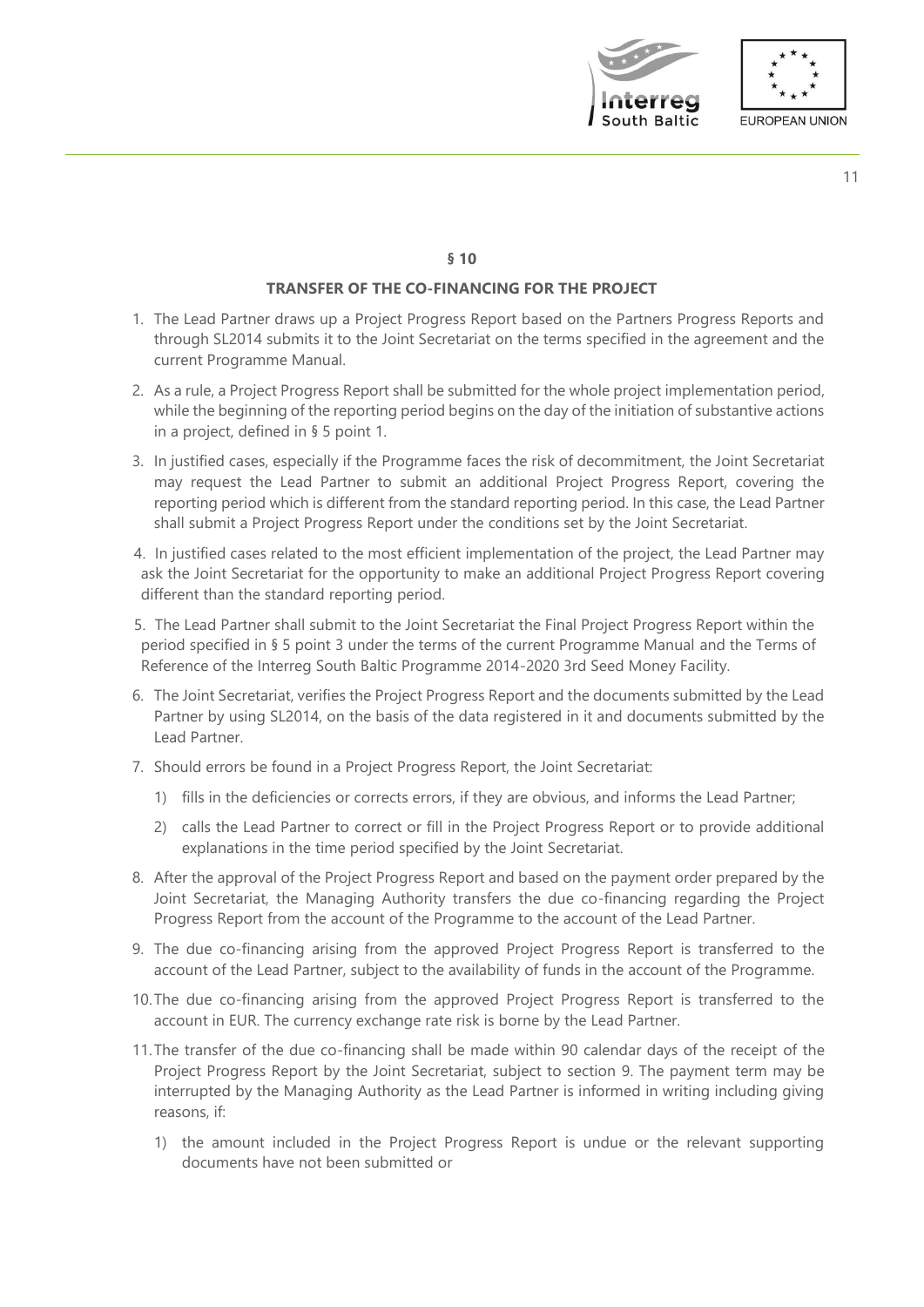

- 12
- 2) the proceeding concerning possible irregularities affecting the expenditure has been initiated.
- 12.The total amount of the co-financing transferred to the Lead Partner in respect of all Project Progress Reports cannot exceed the amount of the co-financing and of the co-financing rate level referred to in § 4 section 1.

# **REDUCTIONS AND IMPOSITION OF CORRECTIONS BY THE MANAGING AUTHORITY**

- 1. If, before payment of the co-financing, the Managing Authority finds that the conditions for reimbursing the lumps sums are not met in a Project Progress Report, or the agreement has been violated, the Managing Authority may reduce the value of the due co-financing. The findings may concern i.e. non-achievement of an output indicator. In such a case, Managing Authority sends written information about the findings to the Lead Partner.
- 2. If, after the payment of the co-financing, the Managing Authority finds out that the agreement has been violated, or the funds were unduly paid or overpaid, the Managing Authority may impose a financial correction and institute the recovery procedure. In such a case, the Managing Authority sends written information about the findings to the Lead Partner.
- 3. If the Lead Partner disagrees with the Managing Authority's findings, referred to in sections 1 or 2, it may raise objections as defined in § 20 sections 2-3 and 6-8.
- 4. After having exhausted the actions defined in section 3 and after confirmation of the findings referred to in section 1 by the Managing Authority, the Managing Authority reduces the value of eligible expenditures and the due co-financing. After having exhausted the actions defined in section 3 and confirmation of findings referred to in section 2, the Managing Authority issues a call for payment of funds referred to in § 12 section 1.

#### **§ 12**

#### **RECOVERY OF FUNDS**

- 1. If the co-financing has been paid for ineligible expenditures, irregular expenditures or the agreement has been violated, or the funds were unduly paid or overpaid, the Managing Authority issues a call for payment of funds, and the Lead Partner returns the wrongly paid co-financing as applicable partly or in full. This also applies to expenditures incurred before the signing of this agreement.
- 2. The Managing Authority, in connection with Art. 122(2) of the General Regulation, may waive the recovery of the co-financing if the principal amount due does not exceed 250 EUR in the project.
- 3. The Lead Partner returns the funds in accordance with the call for payment of funds issued by the Managing Authority. The call for payment contains the amount to be reimbursed and the justification, the deadline for reimbursement and a bank account number to which the funds should be reimbursed. In justified cases, the Managing Authority may extend the deadline for reimbursement of funds.
- 4. If, within the specified period, the Lead Partner does not make the reimbursement based on the call for payment referred to in section 1, the Managing Authority may take further actions against the Lead Partner to recover the missing funds.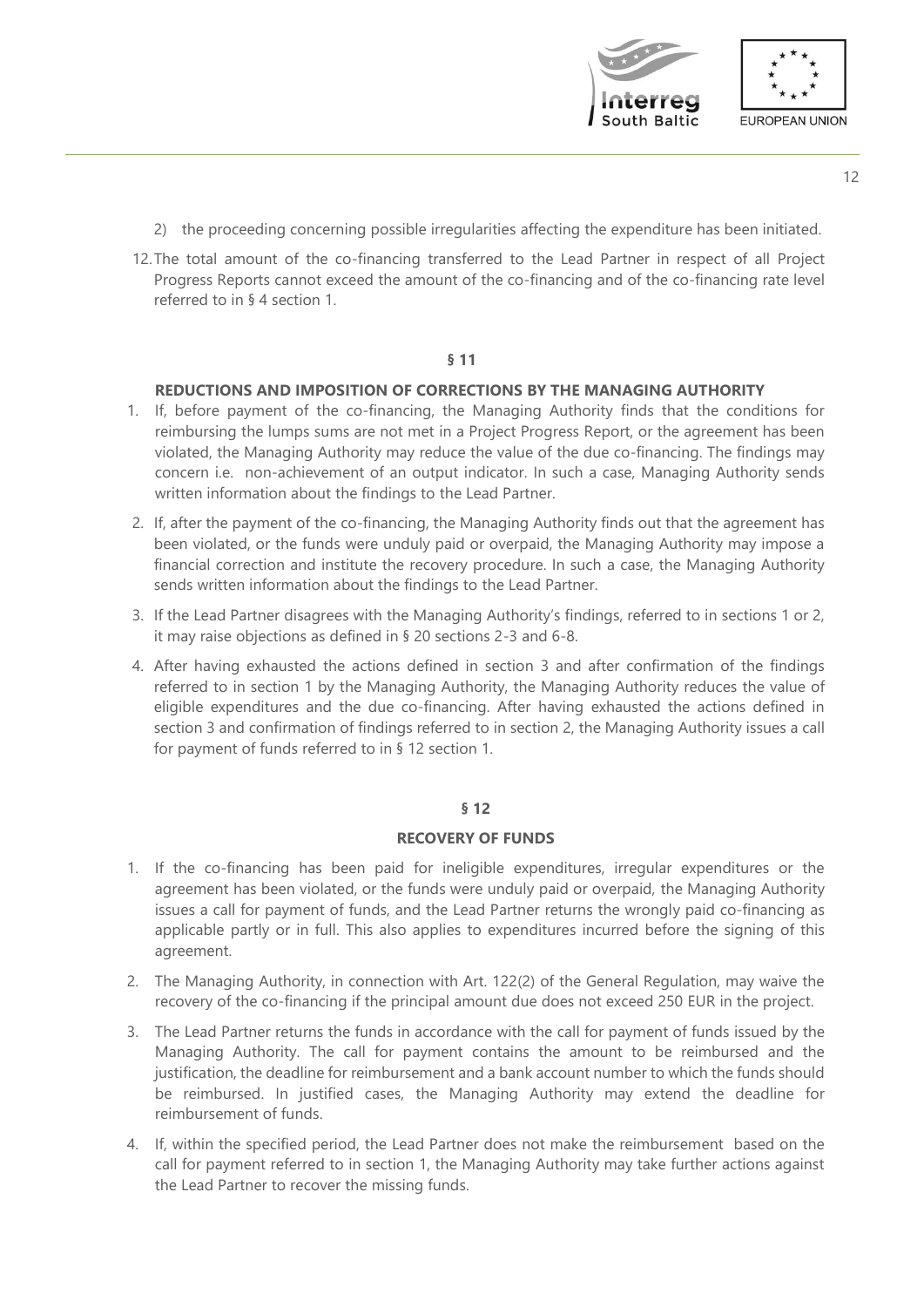



- 5. If the recovery of the co-financing on accounts of the expenditures referred to in section 1 is necessary, the Managing Authority indicates in the call for payment of funds, as referred to in section 1, the Partner, from whom the Lead Partner should recover the funds.
- 6. If the Lead Partner fails to recover the funds from the partner until the deadline specified in the call for payment, it shall inform the Managing Authority electronically or in writing and re-issue the call for payment to the partner. The due date set in total for both call for payments of funds submitted to the partner, counting from the date of receipt of the call for payment from the Lead Partner, shall not be shorter than 20 days. If the Lead Partner fails to recover the funds from the partner after the due date specified in the second call for payment, the Lead Partner shall notify the Managing Authority of this fact electronically or in writing.
- 7. Interest is calculated on a daily basis, starting from the day following the day on which the payment referred to in section 1 is due, and ending on the day on which the funds received from the Lead Partner are credited to the programme account. The interest rate is 1.5 percentage points above the rate applied by the European Central Bank in its main refinancing operations on the first working day of the month in which the payment is due.
- 8. If the recovery of the VAT, classified in the project as eligible, becomes possible, the Lead Partner reimburses the amount of the VAT refunded thus far.

# **CONTROLS AND AUDITS**

- 1. The Lead Partner is subject to verifications and audits within the scope of correctness of the implementation of the project and maintaining its durability. The controls and audits shall be conducted by entities authorised to carry out control-related activities in accordance with the national and EU laws and the current programme documents.
- 2. The Lead Partner shall give access to all documents on project implementation, in particular the electronic versions of documents and documents used to create them, to the entities referred to in section 1, throughout the entire period when such documents are kept, referred to in § 8 section 17.
- 3. The Lead Partner shall take corrective action within the deadlines specified in the recommendations resulting from verifications and audits.
- 4. The Lead Partner shall provide the entities carrying out verifications and audits with the information on former controls of the project, carried out by other authorised entities.

# **§ 14**

# **INFORMATION AND PROMOTION**

1. All project's information and promotional activities shall be carried out in compliance with the rules specified in subparagraph 2.2 of Annex XII to the General Regulation, in Commission Implementing Regulation (EU) No 821/2014 of 28 July 2014 laying down rules for the application of Regulation (EU) No 1303/2013 of the European Parliament and of the Council as regards detailed arrangements for the transfer and management of programme contributions, the reporting on financial instruments, technical characteristics of information and communication measures for operations and the system to record and store data, and in the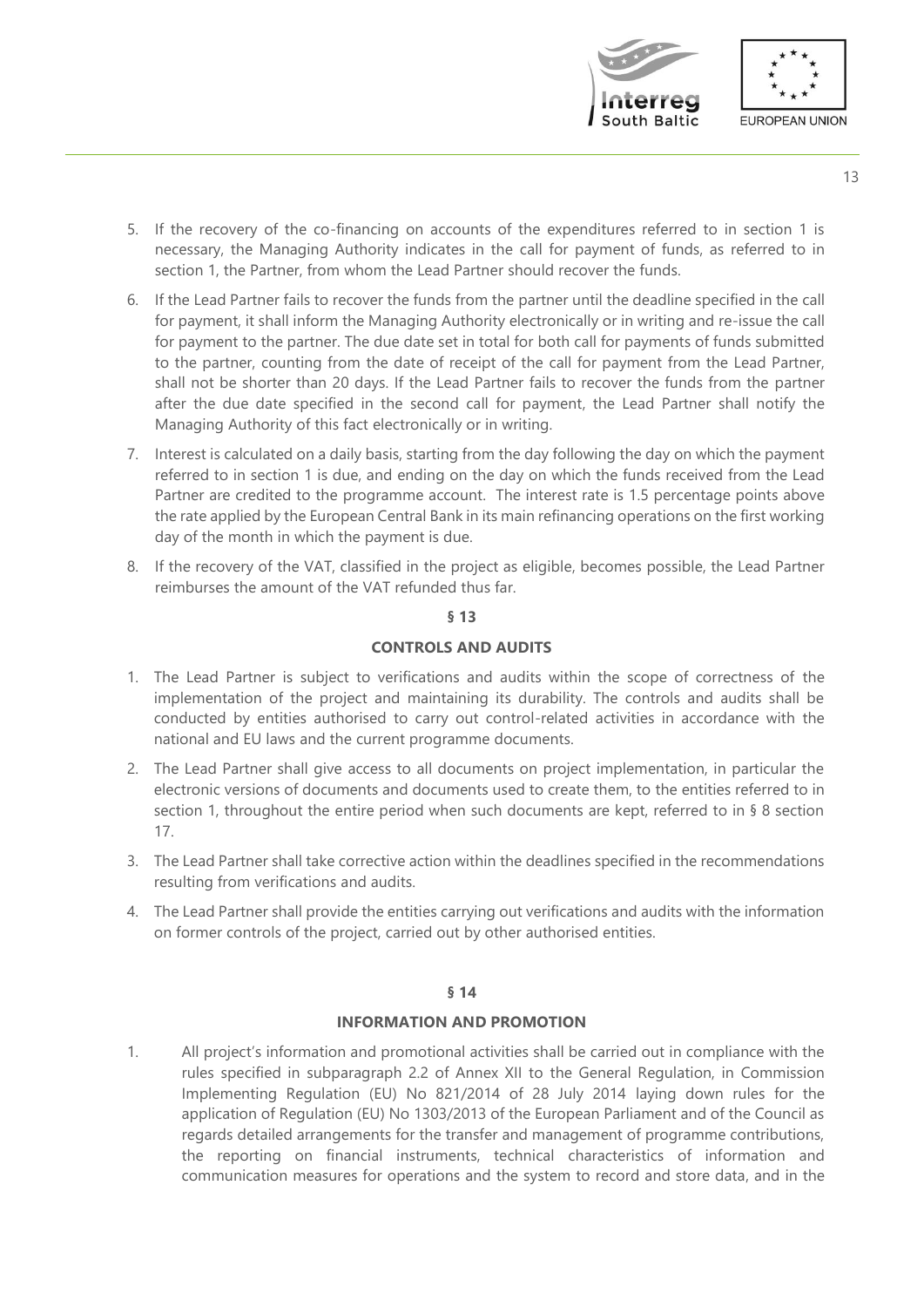

current version of the Programme Manual. In particular, the Lead Partner and the other Partners are required to:

- 1) mark with the Programme logo and the European Union symbol the following: all information and promotional activities concerning the project; all documents related to project implementation made publicly available as well as all documents and materials for people and entities participating in the project;
- 2) place at least one poster with a minimum format of A3 or an information board and/or memorial board at the site of the project implementation;
- 3) place a description of the project on the website if a website is held;
- 4) informing people and entities participating in project implementation about the co-financing obtained for the project;
- 5) document the information and promotional activities carried out under the project.
- 2. The Lead Partner shall ensure that if the Lead Partner or the partners publish, in any form, any information on the project which has not been agreed upon or consulted with the Managing Authority or the Joint Secretariat, that all such information and publications include a statement that the Managing Authority is not responsible for their contents.
- 3. The Lead Partner will ensure the submission of the written information about the achievements of the project to the Joint Secretariat on behalf of itself and the partners.
- 4. The Lead Partner shall submit to the Managing Authority, via the Joint Secretariat, the audio-visual documentation from project implementation and shall give their consent for the use of such documentation by the Managing Authority or the Joint Secretariat.
- 5. The Lead Partner gives permission to the Managing Authority and institutions that it specified for publication of information referred to in Article 115(2) of the General Regulation and audiovisual documentation of the implementation of the project in any form and through any media.

# **§ 15**

# **AMENDMENTS TO THE AGREEMENT**

- 1. The amendments to the agreement and its Appendices which constitute its integral part may be introduced only during the implementation of the project activities, i.e. until the date specified in § 5 point 2 and in accordance with the principles described in the current Programme Manual, subject to § 22 section 8 point 1, otherwise shall be null and void.
- 2. Changes to this agreement can be made in line with the following rules:
	- 1) there can be no changes in project output indicators that are the basis for lump sum payments;
	- 2) the assumed project indicators cannot be amended in a way changing the project's objectives;
	- 3) any amendment to the agreement must be in writing, otherwise shall be null and void, subject to sections 4-6;
	- 4) the amendments in the Appendices to the agreement do not require the amendment to the agreement in the form of an annex, unless they have a direct impact on the content of its provisions;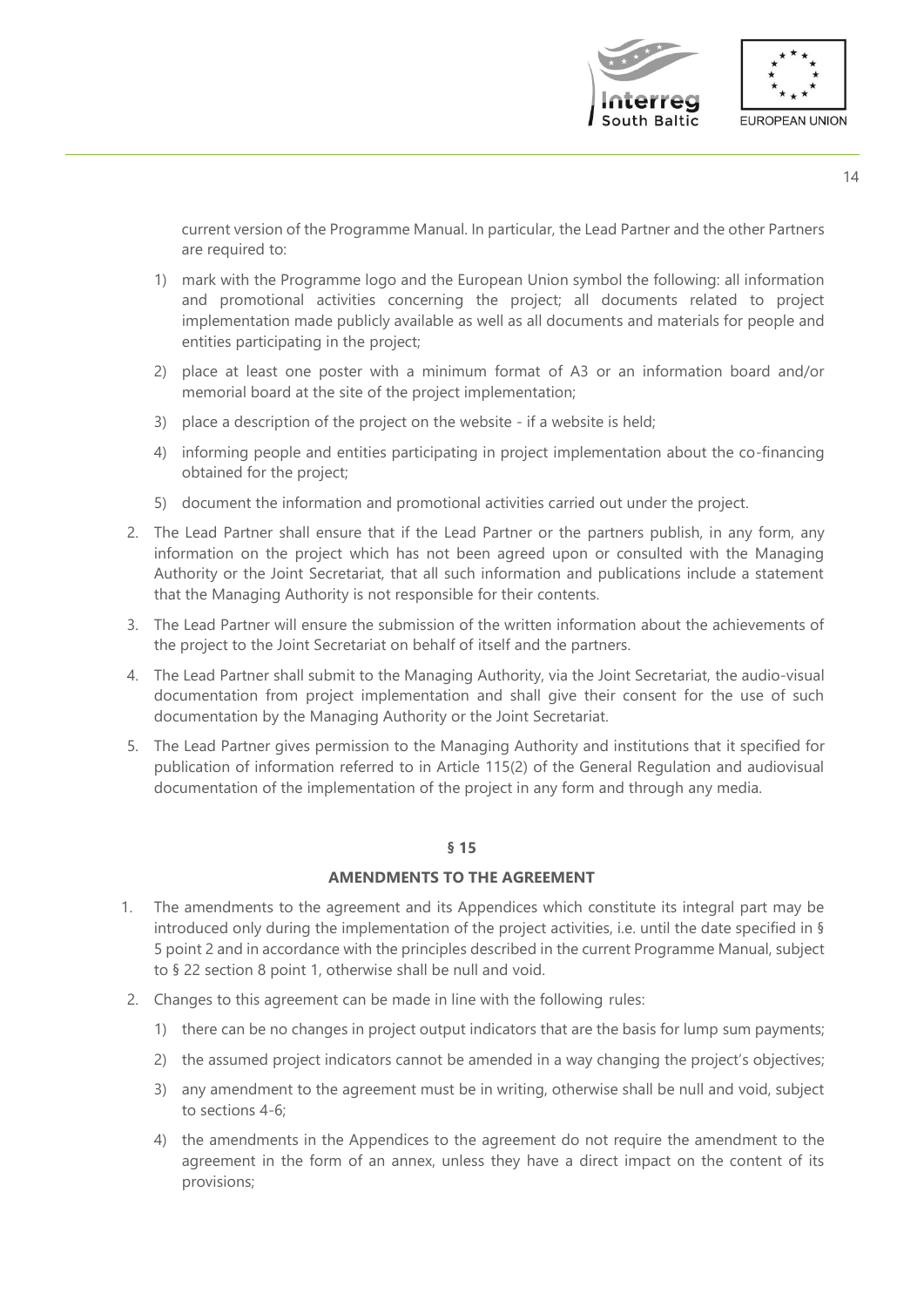

- 5) changes of the Lead Partner's bank account and SWIFT or IBAN code, as well as a change of the name and address of the bank in which the account was opened, do not require the amendment to the contract in the form of an annex, however they are reported by the Lead Partner to the Managing Authority in writing or by using the SL2014. In case the Lead Partner does not inform the Managing Authority of the change of the bank account, the Lead Partner shall bear all related costs resulting from this negligence;
- 6) the change of the date of the Final Project Progress Report, as defined in § 5 point 3, does not require an amendment to the contract in the form of an annex, however, it requires the approval of the Joint Secretariat.
- 3. Requests for changes shall be submitted not later than two months before the date of the end of the factual activities in the project, as defined in § 5 point 2. Failure to meet this deadline may result in the refusal to examine the request for changes.

#### **§ 16**

#### **INADEQUATE PROJECT IMPLEMENTATION**

- 1. If target values of the output indicators identified in the Application Form were not achieved, the Managing Authority may adequately reduce the value of funding.
- 2. If the Lead Partner documents the independent causes of the failure properly to achieve the declared in the proposal target values of output indicators and shows its efforts or the efforts of the partner aimed at achieving the indicators, the Managing Authority may waive the imposition of sanctions referred to in section 1.
- 3. If the objective of the project was achieved and the Lead Partner or partner breached the due diligence during the project implementation, the Managing Authority may demand the reimbursement of the part of the project co-financing paid to the Lead Partner. The amounts in all budget lines of the project related to measures implemented not in line with assumptions presented in the Application Form, may be reduced in an appropriate manner.

#### **§ 17**

# **FAILURE TO REACH OUTPUT INDICATORS**

If the following output indicators (which are the basis for lump sum payments):

- output 1: Project concept paper
- output 2: Report from the cross-border workshop:

are not achieved, the Managing Authority has the right to reduce the co-financing, in accordance with the procedure and methodology described in the current Programme Manual.

#### **§ 18**

#### **FAILURE TO MAINTAIN THE PROJECT DURABILITY**

If the durability of the project is not maintained, the Lead Partner shall return the co-financing in accordance with § 12.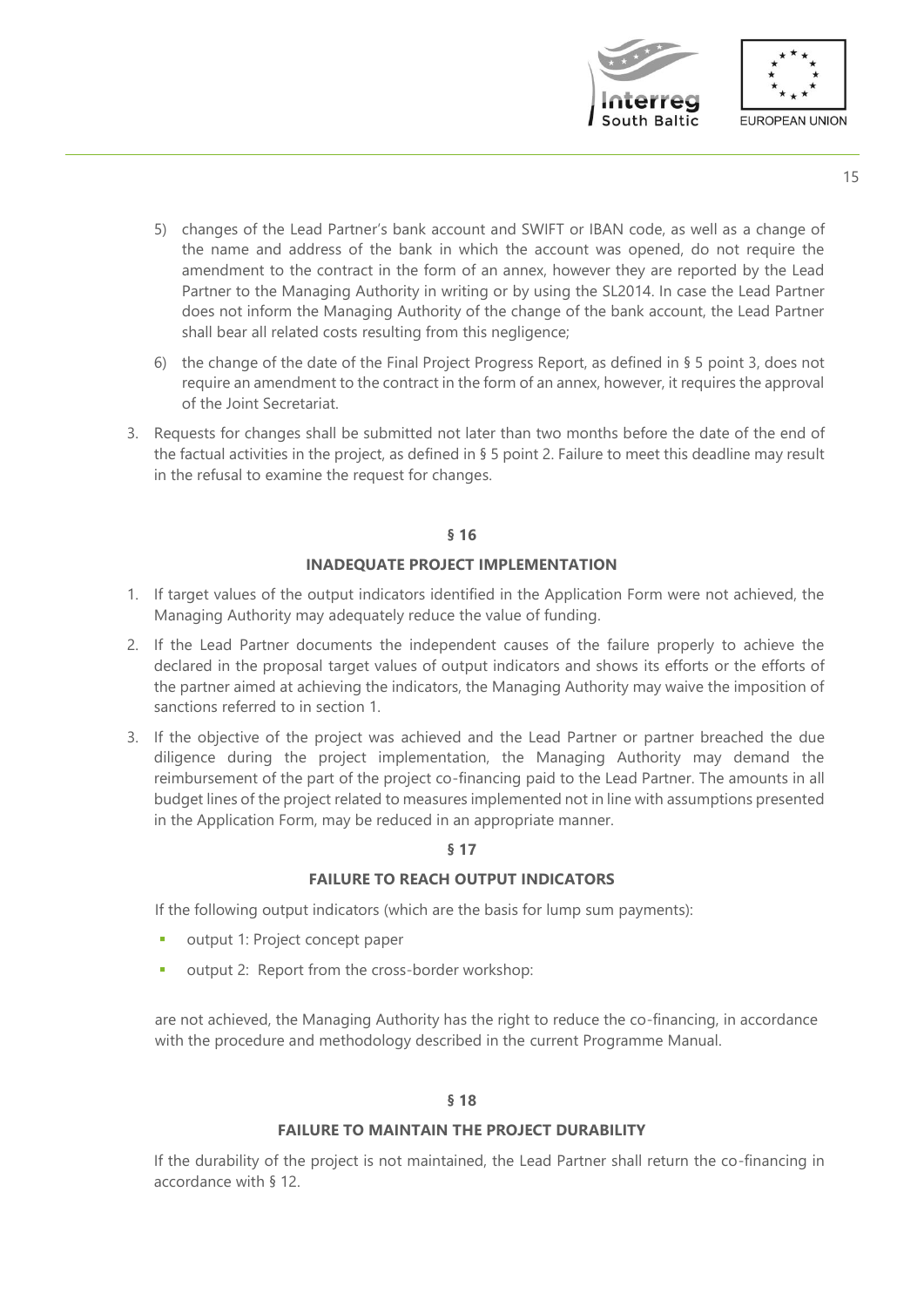



#### **§ 19**

# **TERMINATION OF THE AGREEMENT**

- 1. The Managing Authority shall have the right to terminate the agreement with  $\frac{1}{\ldots}$  month(s) notice period, if the Lead Partner:
	- 1) received a co-financing on the basis of false or incomplete declarations, statements or documents;
	- 2) received a co-financing on the basis of non-disclosure of information, despite the existing obligation of their disclosure, with the purpose of misappropriation or wrongful retention of received funds;
	- 3) the implementation of the agreement did not comply with national or European legislation or the provisions of the documents referred to in § 2 section 3 points 2 and 3;
	- 4) used all or part of the awarded co-financing not according to its purpose or violating the European and national legislation, the current programme documents and the national and European rules and guidelines or contrary to the provisions of the agreement or used all or part of the awarded co-financing unduly or in excessive amounts;
	- 5) is not able to complete the implementation of the project within the period specified in § 5 point 2 and when the delay is greater than 6 months in relation to the activities planned in the Application Form and its Appendices;
	- 6) due to reasons attributable to him did not start the project implementation within 3 months from the date of the project implementation as defined in § 5 point 1;
	- 7) ceased the project implementation or implements the project in a manner inconsistent with the agreement;
	- 8) due to reasons attributable to him did not achieve the intended project objectives;
	- 9) due to reasons attributable to him did not achieve the intended project products;
	- 10) failed to provide all Project Progress Reports, required under the agreement;
	- 11) refuses to submit to an inspection or audit of the authorized institutions;
	- 12) failed to introduce countermeasures against the established irregularities within the specified period;
	- 13) failed to submit the required information or documents despite a written request from the Managing Authority and other bodies authorised to control, in which the due date and the legal consequences of failure to comply with the request of the Managing Authority and other authorities responsible for inspections were given;
	- 14) is not able to prove that the Project Progress Report includes complete and accurate data, and that the reported expenditures are eligible;
	- 15) is in liquidation or when subject to receivership or when its business activities are suspended or is subject to similar proceedings;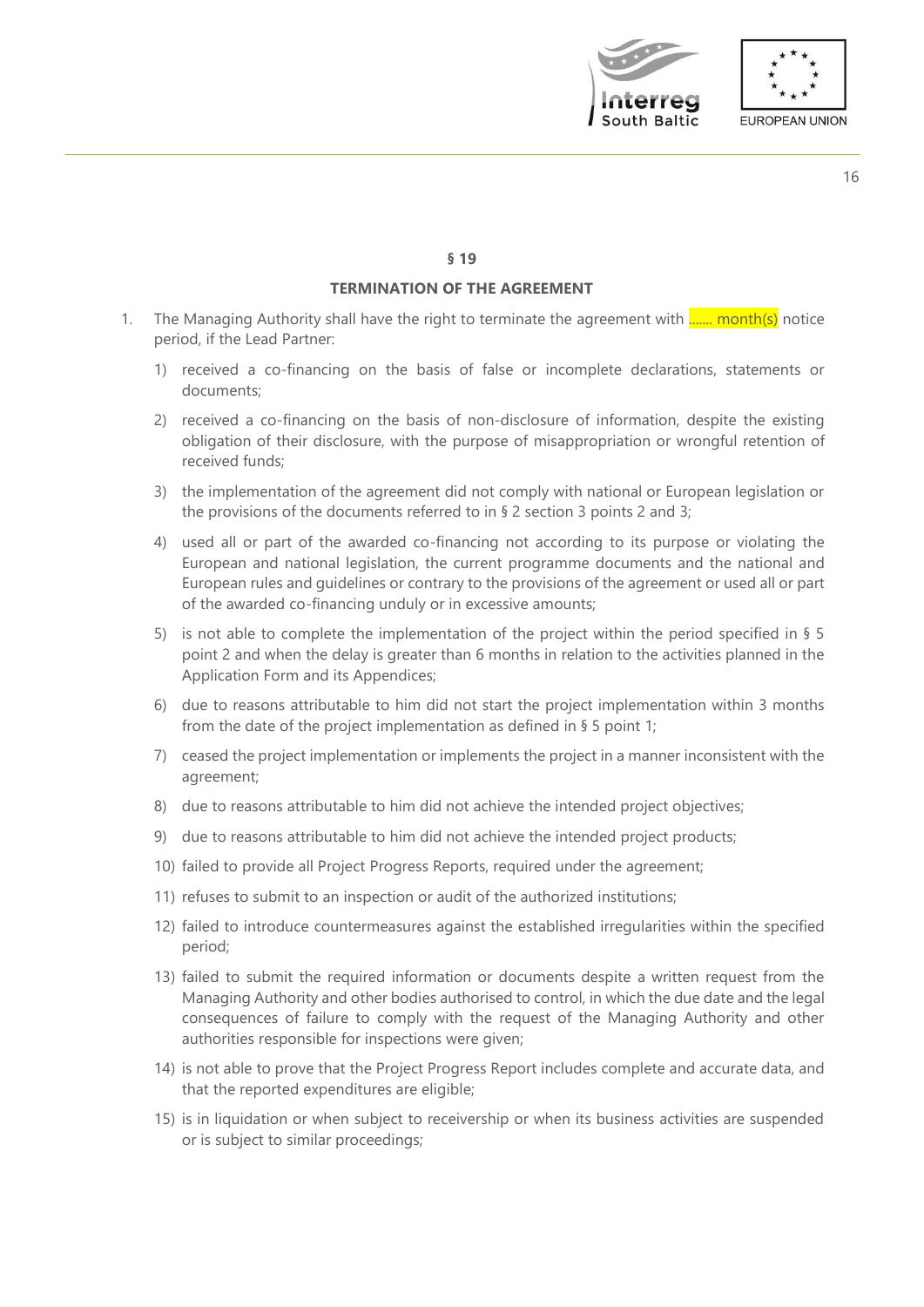



- 16) did not inform the Managing Authority of the change of its legal status or the legal status of any of the project partners, which results in a failure to meet the requirements of the Lead Partner and the partner specified in the Programme;
- 17) there is a criminal proceeding against the Lead Partner or the partner in a corruption case affecting the financial interests of the European Union.
- 2. In the event of the agreement termination for the reasons referred to in section 1, the Lead Partner shall reimburse the co-financing in accordance with § 12 of the agreement.
- 3. In the event of failure to provide by the European Commission the funds from the ERDF for reasons independent of the Managing Authority, the Managing Authority reserves the right to terminate the agreement. In this case, the Lead Partner is not entitled to any claims against the Managing Authority under any legal title.
- 4. As a result of the circumstances which prevent further performance of the obligations under the agreement, it may be terminated by the unanimous will of the Parties. In the event of the termination by mutual consent, the Lead Partner has the right to retain the awarded co-financing only in that part of the expenditures which correspond to the correctly implemented part of the project. The agreement may be terminated at the written request of the Lead Partner, if the Lead Partner returns the awarded co-financing in accordance with § 12 of the agreement, subject to §16 section 2.
- 5. Regardless of the reasons for termination of the agreement, the Lead Partner shall submit a Final Project Progress Report within the period specified by the Managing Authority and is obligated to archive documents that are related to its implementation in the period referred to in § 8 section 17.

# **COMPLAINTS**

- 1. The Lead Partner is entitled to file complaints regarding findings resulting from the controls referred to in Article 23 of the ETC Regulation according to the national legislation. Respective acts of national legislation are described in the current Programme Manual.
- 2. The Lead Partner is entitled to file complaints to the Managing Authority regarding the Managing Authority decisions regarding the implementation of the agreement, other than these related to the results of controls referred to in Article 23 of the ETC Regulation, and resulting in termination of the agreement, the reduction of the level of co-financing or the need to recover the funds paid by the Managing Authority as part of the agreement.
- 3. The complaints referred to in section 2, shall be made by the Lead Partner in writing to the Managing Authority within 14 calendar days. The time limit begins from the day following the date of receipt by the Lead Partner of the written information from the Managing Authority.
- 4. The complaints made after the deadline specified in section 3 or the complaints which do not meet the requirements referred to in section 2 are left unexamined. The information about leaving the complaints without examination is submitted to the Lead Partner within 7 calendar days. The due date is calculated from the day following the date of the receipt of the complaints by the Managing Authority.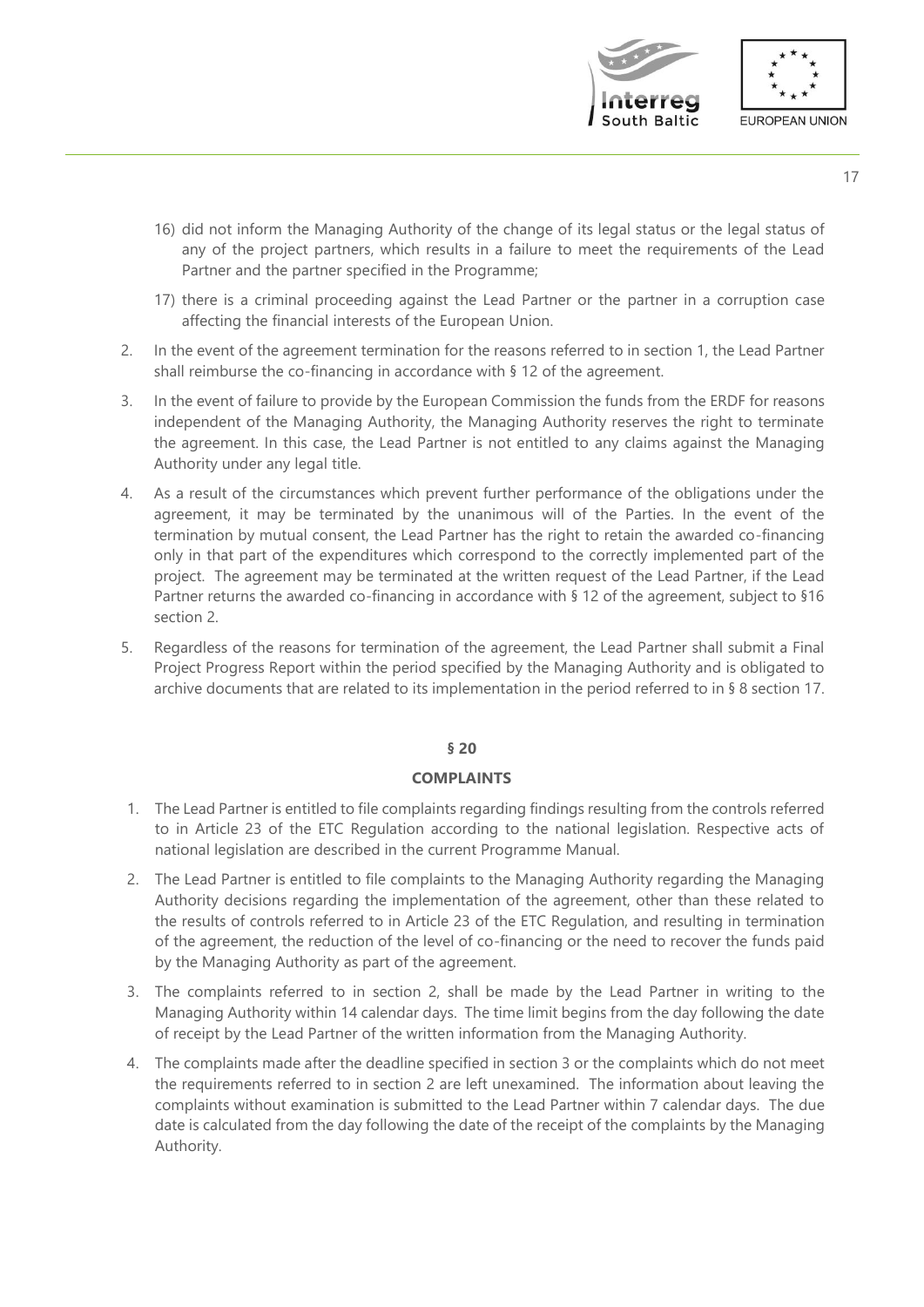

- 5. The complaints may be withdrawn at any time by the Lead Partner. The withdrawn complaints shall not be examined.
- 6. The complaints made within the period specified in section 3 and those which meet the requirements referred to in section 2, are examined by the Managing Authority, no later than within 14 calendar days. The term is calculated from the day following the date of the receipt of the complaints by the Managing Authority, subject to section 7.
- 7. During the examination of complaints, the Managing Authority may carry out any additional steps or require the production of documents or submission of the additional clarification in the manner specified by the Managing Authority. The taking of additional tasks or activities by the Managing Authority during the examination of the complaints interrupts the period referred to in section 6. The information about the interruption of the time period shall be notified immediately to the Lead Partner. After conducting the additional tasks or actions the time period runs anew.
- 8. The Managing Authority shall inform the Lead Partner on the result of the complaints examination, stating the reasons for its position. The position of the Managing Authority is final.

# **PROCESSING OF PERSONAL DATA**

The processing of personal data is entrusted on the basis of a separate agreement, which constitutes Appendix no. 7 to this Agreement.

# **§ 22**

#### **CENTRAL ICT SYSTEM**

- 1. To settle the project under implementation the Lead Partner will use SL2014.
- 2. By means of the SL2014 the Lead Partner shall:
	- 1) draw up and send Partner Progress Reports to the competent Controller;
	- 2) record information on planned and carried out public procurement procedures, planned and awarded contracts in accordance with the competitiveness principle described in detail in the current version of the Programme Manual, as well as information on concluded contracts and selected contractors and project personnel;
	- 3) corresponds with the competent Controller on the project and provides, upon request of the Controller, necessary information and electronic versions of documents.
- 3. In addition, the Lead Partner:
	- 1) prepares and sends a Project Progress Reports to the Joint Secretariat;
	- 2) corresponds with the Joint Secretariat on the implemented project and provides, upon request of the Joint Secretariat, necessary information and electronic versions of documents.
- 4. Providing electronic versions of documents via the SL2014 system does not relieve the Lead Partner from the obligation of storing them. The Lead Partner shall also store the original versions of documents used to create electronic versions. During on-the-spot checks carried out by authorised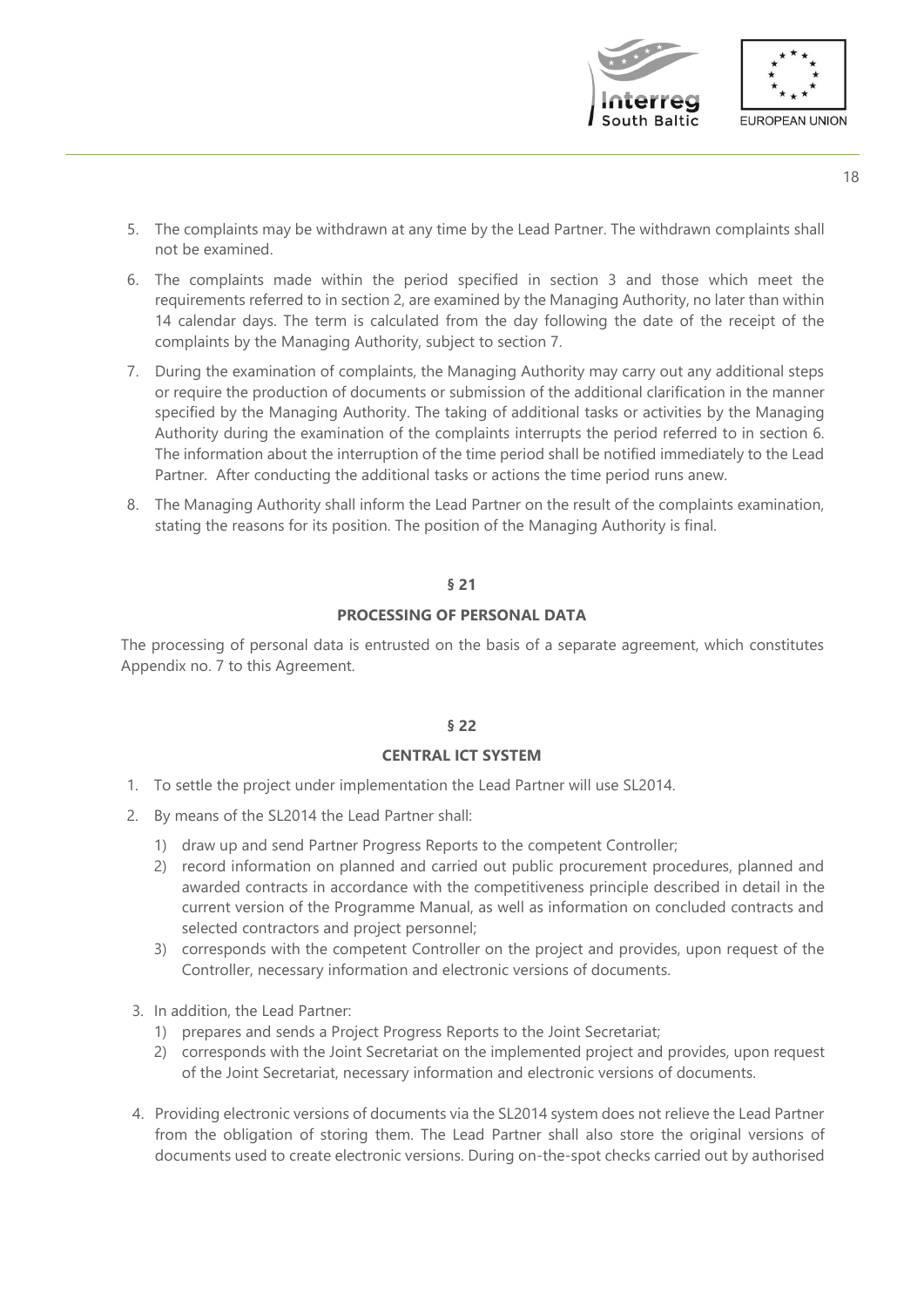

institutions, the Lead Partner shall make available both original and electronic versions of documents.

- 5. The detailed description of the Lead Partner's tasks as regards working within the SL2014 system and deadlines set for their completion are included in the updated versions of the Programme Manual and/or the Partner's Manual for SL2014, which are available on the Programme website.
- 6. The Lead Partner shall designate persons authorised to perform actions related to project implementation on its behalf to work in the SL2014 system, hereinafter referred to as the "authorised persons". Designation of the above-mentioned persons, changing their powers or cancelling access to SL2014 shall be carried out based on request to grant/change/cancel access for an authorised person in line with the *Procedure for notification of authorised persons under the project.* Updated versions of these documents are available on the Programme website. The list of persons authorised to work within the SL2014 system and the requests to grant/change/cancel access for an authorised person constitute Appendices 5 and 6 to the agreement. Amendments to the annex (i.e. changes of authorised persons) do not require drawing up an annex to the agreement.
- 7. Any activities of authorised persons carried out in the SL2014 system will be understood in terms of law as activities of the Lead Partner.
- 8. Any correspondence between the Lead Partner and the competent Controller as well as between the Lead Partner and the Joint Secretariat is conducted via SL2014, excluding correspondence on:
	- 1) amendments to the content of the agreement requiring the signing of an annex to the agreement;
	- 2) requests to grant/change/cancel access to the SL2014 system for an authorised person;
	- 3) on-the-spot check;
	- 4) seeking the reimbursement of funds referred to in § 12.
- 9. The Lead Partner and the Managing Authority shall consider as legally binding the adopted in the agreement solutions applied with respect to communication and data exchange in SL2014, without any possibility of opposing the effects of their application.
- 10.To authenticate the actions performed within the SL2014 system, persons authorised by the Lead Partner established in the Republic of Poland shall use the ePUAP trusted profile or safe electronic signature verified using a valid eligible certificate under SL2014. If, for technical reasons, the ePUAP trusted profile cannot be used, the authentication shall take place using the login and password generated by the SL2014 system, where the PESEL number of a given authorised person is used as a login.
- 11.To authenticate the actions performed within SL2014, persons authorised by the Lead Partner not established in the Republic of Poland shall use the safe electronic signature verified using a valid eligible certificate under SL2014 or their e-mail addresses and passwords.
- 12.In justified situations, e.g. in the case of failure of the application, when the time for restoring the normal operation of the SL2014 system does not allow to submit a Partner Progress Report or Project Progress Report on time, the Lead Partner shall submit the applications on paper, using the template available on the programme website. The Lead Partner shall undertake to complete in the SL2014 system data as regards documents provided in writing within 5 working days from the date of receipt of an information on failure removal.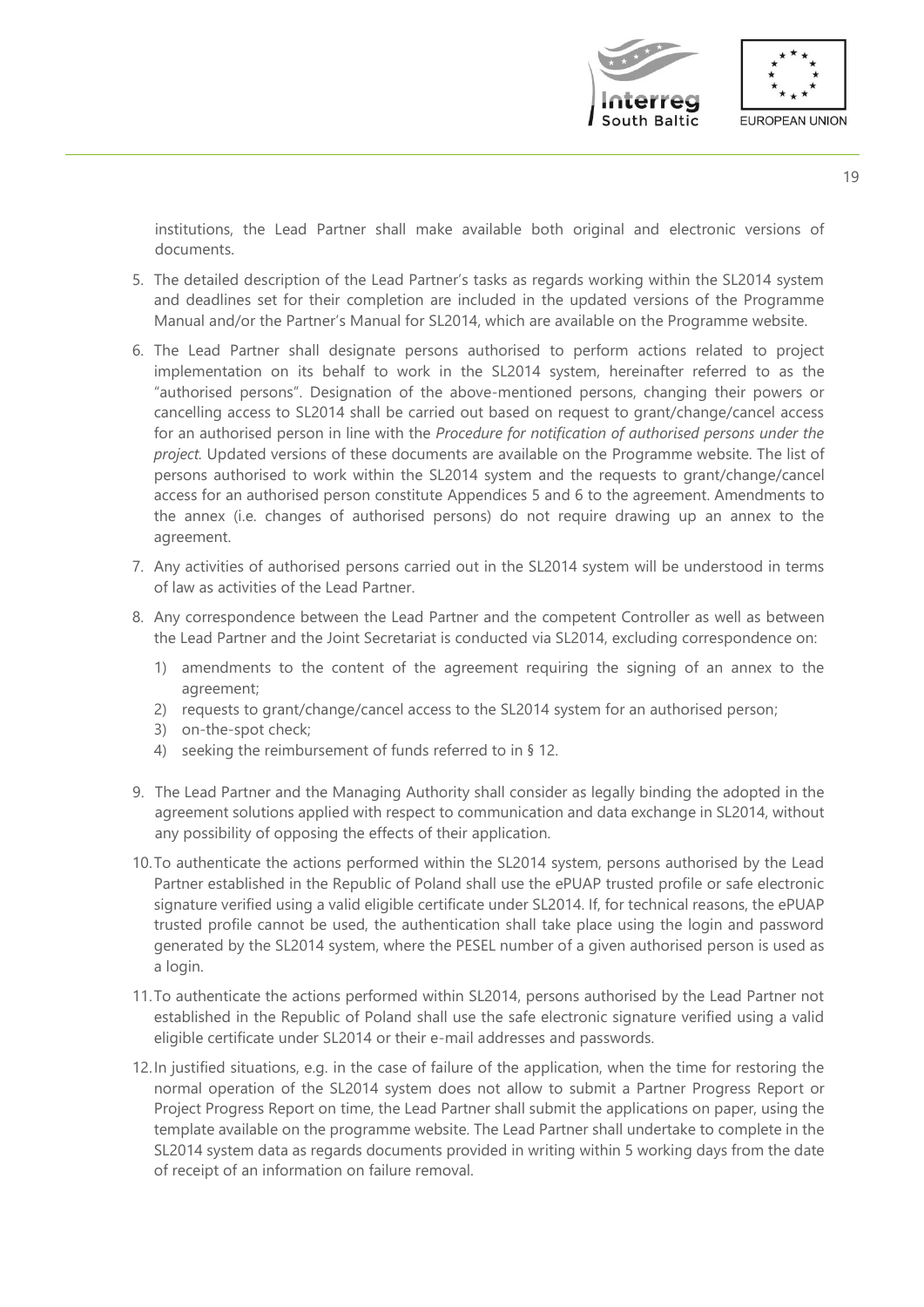

- 20
- 13.The authorised persons shall undertake to observe the *Regulations concerning the security of information processed in the main application of the central ICT system*, and to work in the SL2014 system in line with the principles defined in the current versions of the Programme Manual and the Partner's Manual in the SL2014 system.
- 14.The Lead Partner shall immediately notify the Joint Secretariat of a malfunction of the SL2014 system which prevents or hampers working within the SL2014 system and which in particular results in the impossibility to send the Partner Progress Report via the SL2014 system to the Controller or the Project Progress Report to the Joint Secretariat and to the Managing Authority.
- 15.The Lead Partner shall notify the Joint Secretariat each time about an information on a breach of security, incidents and vulnerabilities related to processing data in the SL2014 system by the Lead Partner, including in particular information on unauthorised access to data processed in the SL2014 system by the Lead Partner.

# **FINAL PROVISIONS**

- 1. If any provision of the agreement is invalid, infeasible or unlawful, the agreement will be amended to replace or remove the invalid, infeasible or unlawful provisions. The other provisions of the agreement remain in force.
- 2. To all matters not settled herein, the provisions specified in § 2 section 3 and consistent with them the national law of the Managing Authority shall apply.
- 3. The decision shall enter into force on the day of its signing by the last Party.
- 4. The agreement is valid until all obligations of the Lead Partner, including taking into account the responsibilities associated with maintaining the durability of the project and archiving responsibilities described in § 8 are fulfilled.
- 5. The agreement is drawn up in the English language in four counterparts. The Lead Partner receives one copy of the agreement; the Managing Authority receives three copies of the agreement.

# **§ 24**

# **CORRESPONDENCE**

1. All correspondence connected with the implementation of the agreement should be prepared in English language and sent to the following addresses:

# **Managing Authority**

Minister of Development Funds and Regional Policy Territorial Cooperation Department ul. Wspólna 2/4 00-926 Warsaw Poland

**Lead Partner**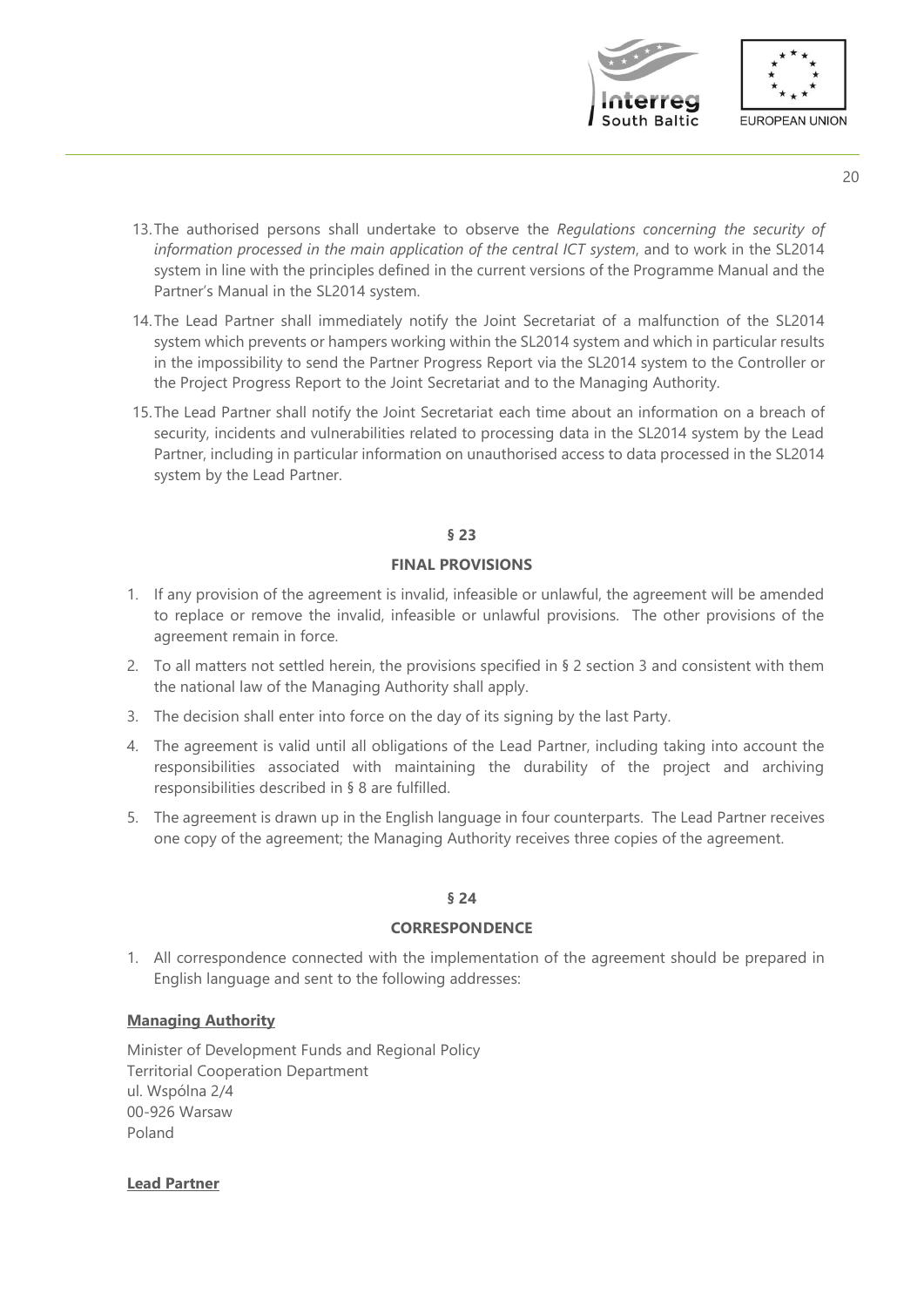



#### [Name and address of the Partner].............

# **Joint Secretariat** Al. Grunwaldzka 186 (GARNIZON) 80-266 Gdańsk Poland

2. The changes to the addresses listed in the section 1 do not require amendments to the agreement in the form of an annex.

#### **§ 25**

#### **CONCLUSIVE LAW AND JURISDICTION**

- 1. The agreement is subject to Polish law with respect to § 23 section 2.
- 2. In the event of a dispute, the Parties shall settle a dispute amicably. Unless the Parties agree otherwise, the conciliation proceedings shall be conducted in English.
- 3. If no agreement can be reached, the dispute shall be resolved by the common court competent for the registered office of the Managing Authority.

# **§ 26**

#### **APPENDICES TO THE AGREEMENT**

The following Appendices constitute integral parts of the agreement:

- 1. power of attorney for the person representing the Minister of Development Funds and Regional Policy;
- 2. the document confirming the power of attorney to sign the agreement for the person representing the Lead Partner;
- 3. the current Co-financing application with schedule of project work and budget;
- 4. the decision of the Monitoring Committee regarding the Application Form approval;
- 5. list of authorised persons to work in the SL2014;
- 6. requests to grant/change/cancel access for an authorised person;
- 7. Agreement entrusting the processing of personal data.
- 8. …………

# **On behalf of Managing Authority,**

**On behalf of Lead Partner**

First name and surname ………………….... …………………....

Position ………………….... …………………....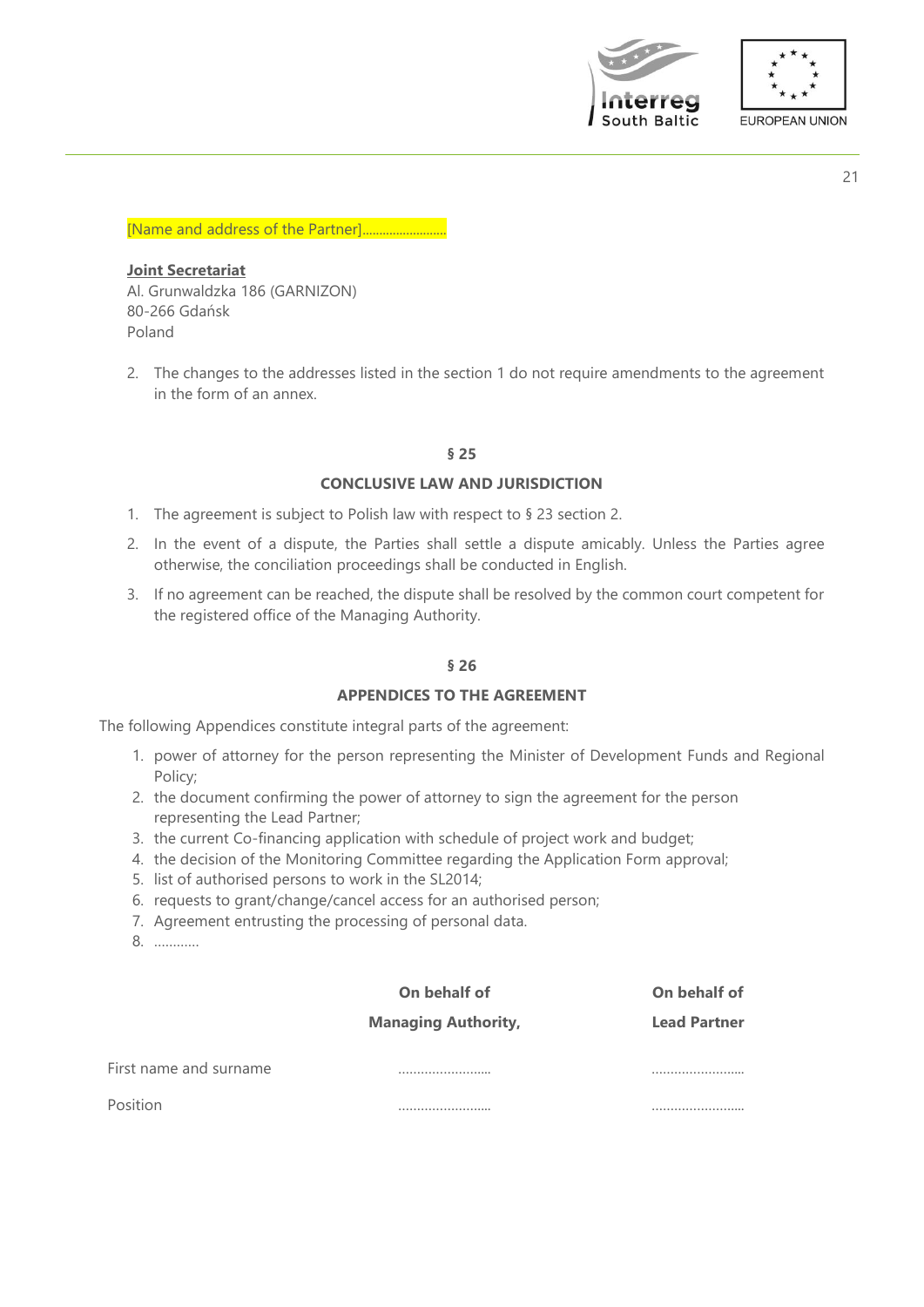

……………………



Signature and stamp<br>(if applicable)

/electronically signed/

Place, date **Example 2018** Warsaw, **Example 2018** Marson, *manufacture and manufacture and manufacture and manufacture and manufacture and manufacture and manufacture and manufacture and manufacture and manufacture and man* 

22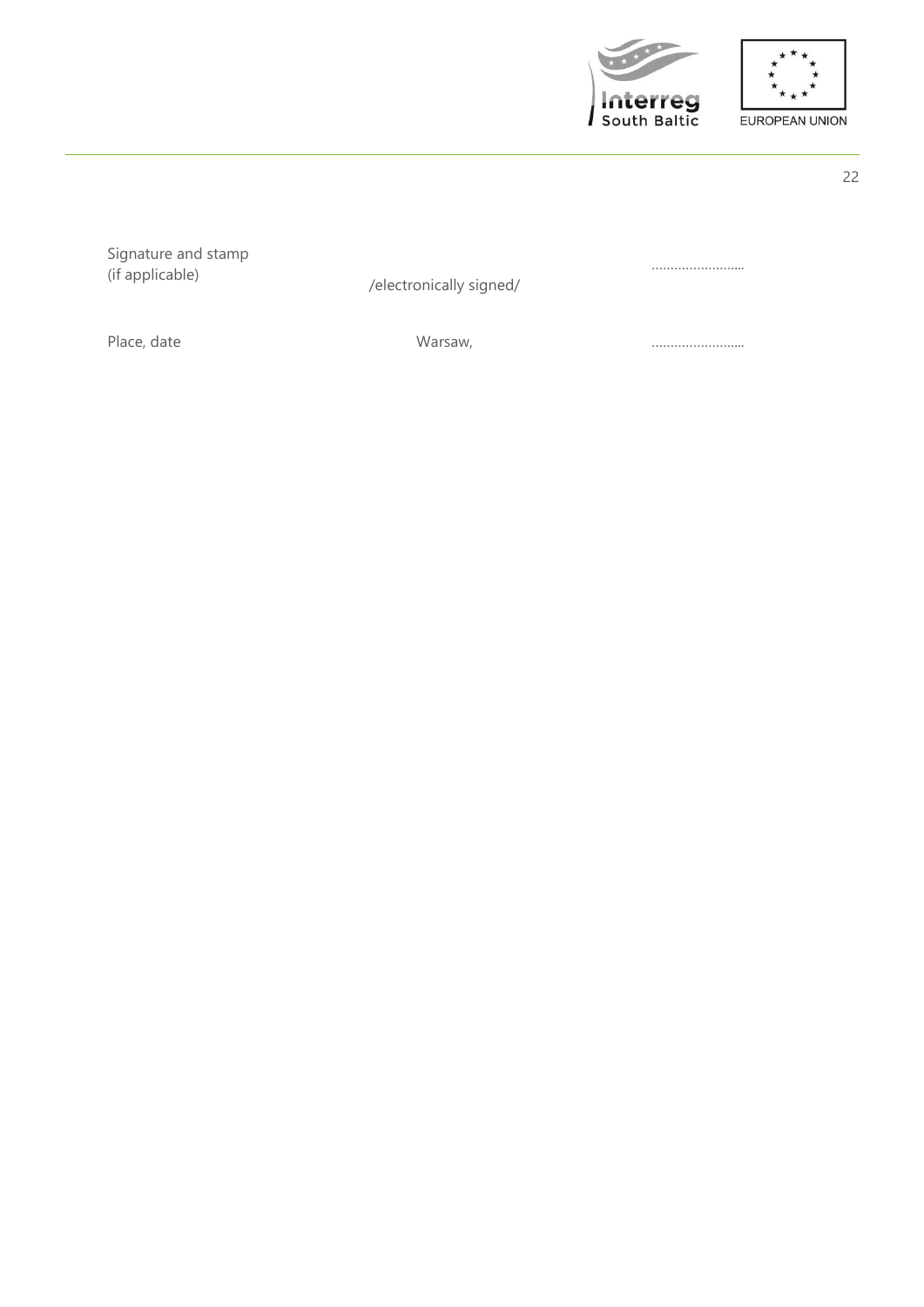



# **APPENDIX No 7: Agreement entrusting the processing of personal data**

# AGREEMENT

Entrusting the processing of personal data concluded on .............................. between

#### **Minister of Development Funds and Regional Policy**

Hereinafter referred to as "**Administrator**",

and

the Lead Partner [Full name of Lead Partner] \_

hereinafter referred to as "**Processor**",

hereinafter referred to jointly as the "**Parties**",

hereinafter referred to as "**agreement**",

**§1**

- 1. The Parties conclude the agreement in accordance with Regulation (EU) 2016/679 of the European Parliament and of the Council of 27 April 2016 on the protection of natural persons with regard to the processing of personal data and on the free movement of such data, and repealing Directive 95/46/EC (General Data Protection Regulation) (OJ L 119, 4.5.2016, pp. 1–88), hereinafter referred to as "GDPR".
- 2. The agreement is concluded for the duration of the Subsidy Contract no .................
- 3. The termination of the Subsidy Contract mentioned in paragraph 2 above results in an automatic dissolution of the Agreement, without the need for additional statements in this regard.

- 1. The processing of personal data is entrusted with the aim to perform the Subsidy Contract mentioned in § 1 section 2 of the agreement. The personal data covered by the entrusting is processed with the use of SL2014 system.
- 2. The Processor is aware that it is an administrator within the meaning of GDPR in relation to personal data processed by the Processor for the purpose of implementation of the project, and which has not been entered into SL2014 system.
- 3. The entrusting concerns the following categories of persons:
	- a. persons representing partners or beneficiaries of the project and the institutions involved in the implementation of the Programme,
	- b. project personnel,
	- c. participants of activities carried out within the framework of the project,
	- d. contractors applying for execution of the contract or executing the contract in the project,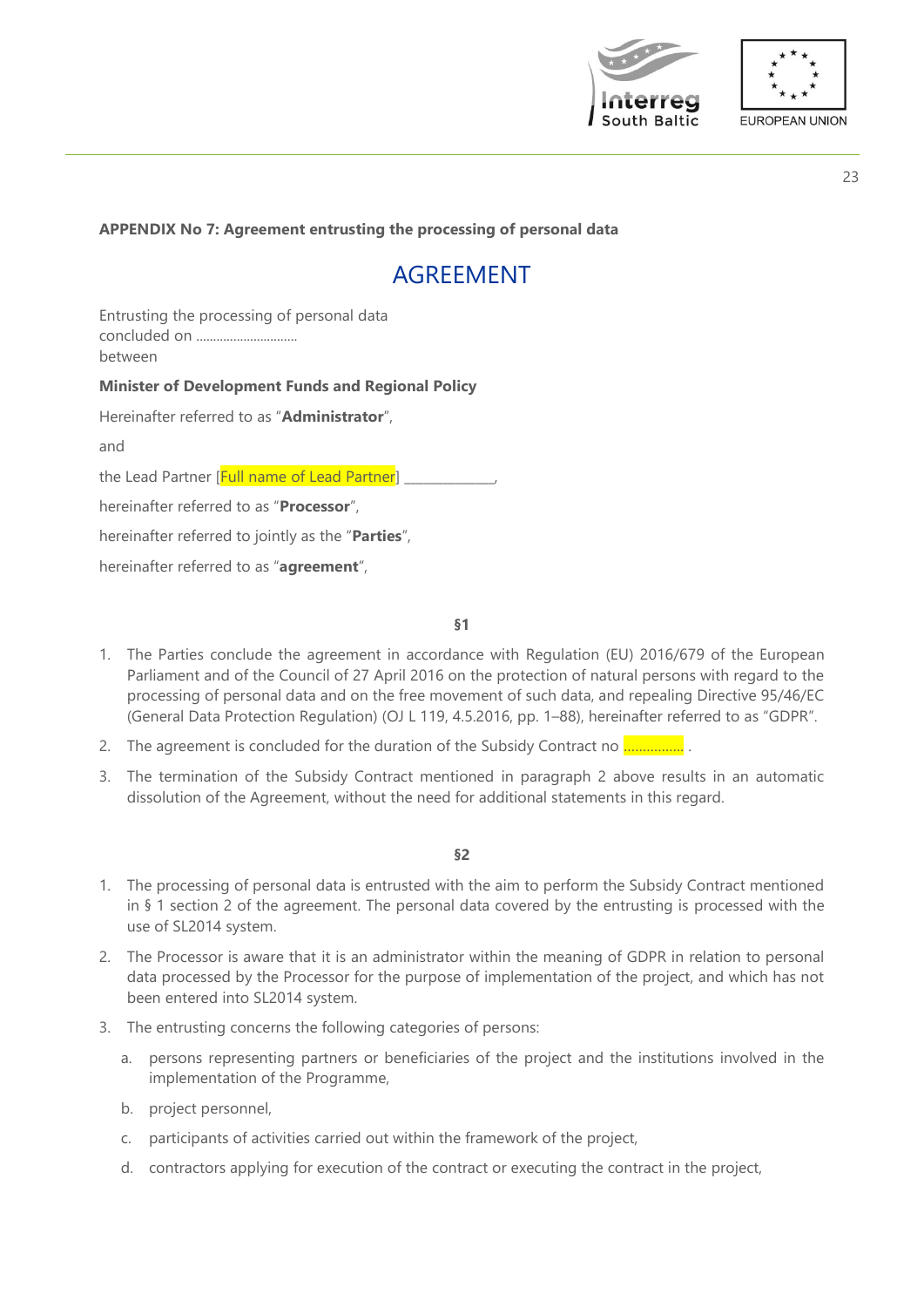



which are visible after logging in to the SL2014 system.

- 4. Categories of data are precisely connected with the purpose of processing and include, depending on the categories of persons, in particular: first name, surname, date of birth, place of birth, address of place of residence, PESEL identification number, Tax ID No, workplace, occupation, education, series and number of ID, telephone number, e-mail address, login, role in the Programme, role in the project, bank account number and other data visible after logging in.
- 5. The entrusting does not include data of special categories.
- 6. In the event of controls referred to in § 13 of the Subsidy Contract, the Processor shall authorize the persons entitled to carrying out a control to access to the data for which the Processor is an administrator within the meaning of GDPR and which is processed in connection with the implementation of the project.

#### **§3**

- 1. The Administrator authorises the Processor to:
	- a. further entrust personal data to the project partners, with a possibility of further entrusting of these data to Controllers (applicable to partners from outside Sweden and Poland),
	- b. further entrust personal data to a selected Controller (applicable to Lead Partners from outside Sweden and Poland).
		- hereinafter referred to as "postprocessors".
- 2. The Processor is obliged to conclude agreements with postprocessors, which will ensure at least the same level of protection as resulting from this agreement, in particular the obligation to ensure sufficient guarantee of implementation of adequate technical and organizational measures, so that the processing is in line with the requirements of GDPR. If the postprocessor does not comply with the imposed obligations of data protection, full responsibility towards the Administrator for the fulfillment of duties of that other entity processing the data shall lie on the Processor.
- 3. The Processor ensures the processing of personal data exclusively in the area of EEA, in line with the rules laid down in the provisions on personal data protection applicable to him as well as the appropriate protection of personal data.
- 4. The Administrator obliges the Processor to perform informational duties, mentioned in Articles 13 and 14 of GDPR, towards the persons to whom the personal data relates to. The Processor shall undertake adequate technical and organizational measures in order to document the performance of this duty, in line with the accountability principle.

- 1. The Processor declares that it ensures the sufficient guarantee of implementation of adequate technical and organizational measures so that the processing meets the requirements of GDPR and protects the rights of persons to whom the data relates to. The Processor also commits that it:
	- a) processes personal data according to the conditions stipulated in this Agreement;
	- b) ensures that the persons authorized to process personal data are obliged to secrecy or are subject to an adequate obligation to maintain secrecy on the basis of a legal act;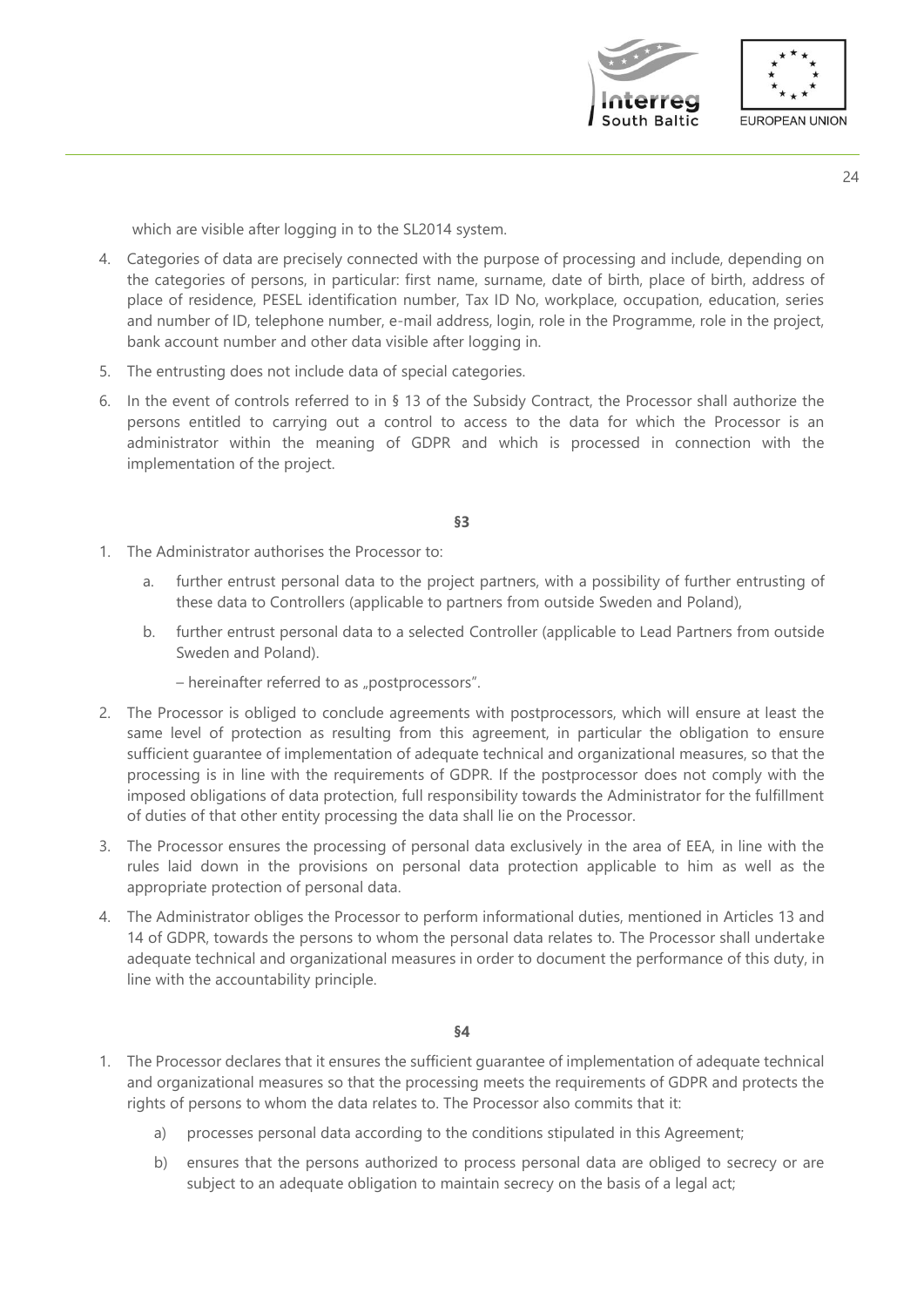



- c) will keep a record of processing activities, referred to in GDPR;
- d) undertakes all measures required on the basis of Article 32 of GDPR;
- e) keep the conditions of engaging other processors, referred to in Article 28(2) and (4) GDPR and in line with this Agreement,
- f) taking into account the character of processing, assists the Administrator through adequate technical and organizational measures, to comply with the obligation of answering to the request of the person, to whom the data refers to, in the scope of execution of his/her rights laid down in Chapter III of GDPR;
- g) taking into account the character of processing and the information available to the Processor, assists the Administrator to comply with the obligations laid down in Articles 32-36 GDPR;
- h) after the completion of data processing, loses the access to data, and in case of making copies, they will be deleted, unless this will be necessary to establish, assert or defend legal claims;
- i) shares with the Administrator any information necessary to demonstrate the compliance with the duties stipulated in Article 28 GDPR and allows the Administrator or a body acting on its behalf the performance of audits, including inspections, and contributes to them.
- 2. The Processor commits that during the agreement, in the framework of its organization, it will process the entrusted personal data in accordance with the provisions of law on protection of personal data (GDPR and provisions of a Member State appropriate for the seat of the Processor), including processing it with the use of adequate technical and organizational measures providing the protection of personal data processing adequate to the threats and categories of data protected and against the sharing thereof to unauthorized persons, it will keep records of the persons authorized to process personal data and commit them to secrecy.
- 3. The Processor also commits that it will process the personal data exclusively in accordance with the agreement and the instructions which the Administrator may give if necessary, including that it will not use the personal data for the purpose, in a manner and for a period other than as specified in the agreement, in particular to obtain benefits for itself or for a third Party.

- 1. The Processor shall make all efforts, to undertake adequate technical and organizational measures against the loss or any form of unlawful processing, including breach of security of data – accidental or illegal destruction, loss, modification, unauthorized disclosure or access to personal data sent, stored or processed in any other way – in relation to the processing of personal data under this agreement.
- 2. The Processor commits to make every effort so that the security measures are at reasonable level, taking into account the current state of knowledge, sensitivity of personal data and costs related to the security measures.
- 3. The Processor manages the risk in the process of processing of the entrusted data and implements the security measures based on the results of risk analysis.
- 4. In case of breach of security or personal data breach referred to in Article 4(12) of GDPR, the Processor shall: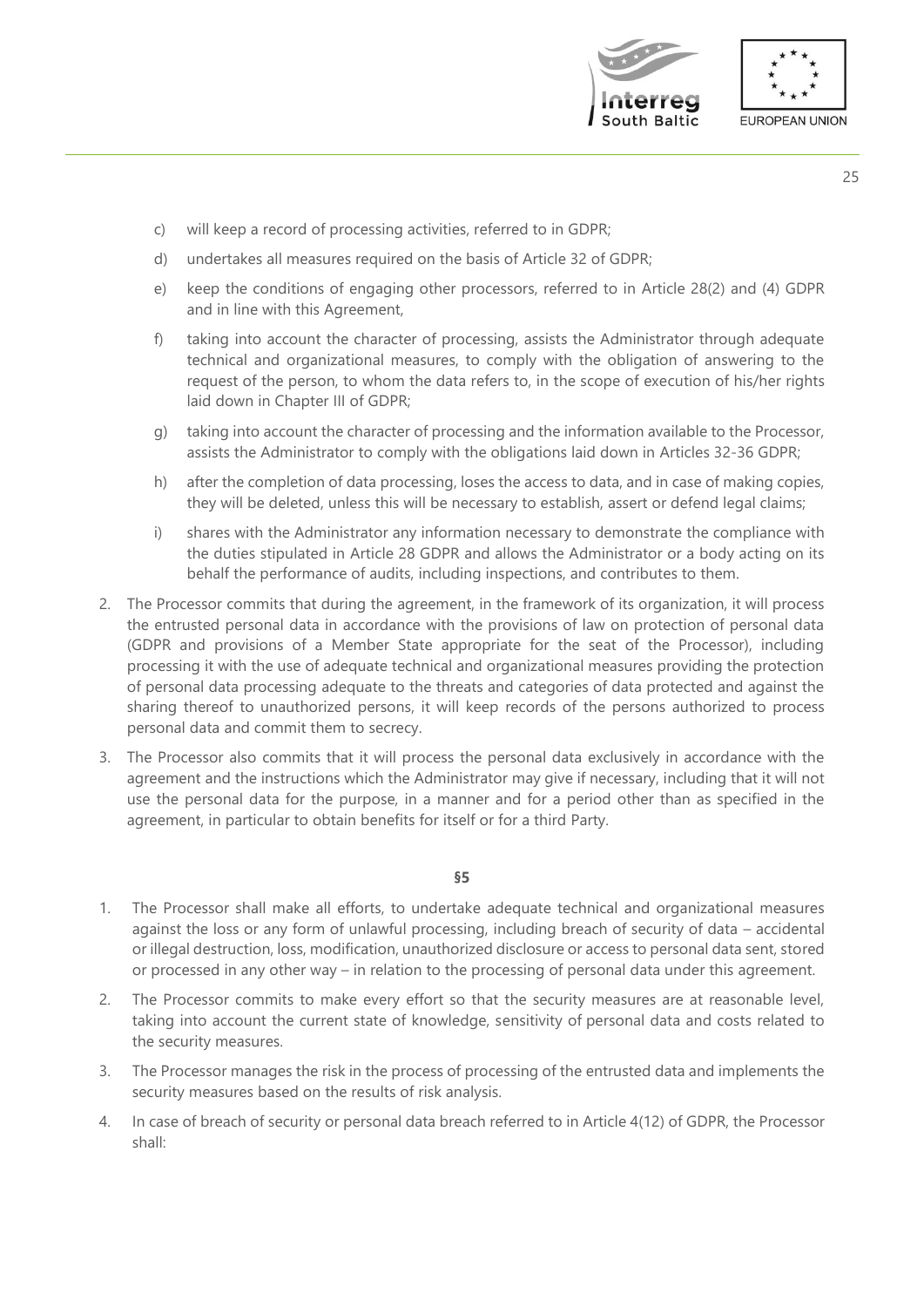

- 26
- a) notify the Administrator of this fact, without undue delay, in no more than 24 hours. The notification of breach of security of personal data contains the information referred to in Article 33(3) of GDPR;
- b) perform an initial risk analysis of infringement of rights and freedoms of persons that the data relates to and submits the results of this analysis to the Administrator within 48 hours from the detection of the breach;
- c) provide the Administrator upon its request with any information necessary to inform the person, to whom the data relates to, in accordance with Article 34(2) of GDPR, within 48 hours from the detection of the breach.
- 5. If it is required by provisions of law, the Processor collaborates in the scope of notifying the appropriate authorities or subjects of data.
- 6. In the case of the Processor using an approved code of conduct or an approved certification mechanism, the Processor shall notify the Administration thereof.
- 7. The Processor is obliged to inform the Administrator without any delay of any proceedings in relation to the Processor, in particular administrative or judicial proceedings, concerning the data entrusted to processing, as well as complaints or notions lodged by natural persons related to processing of entrusted personal data, as well as controls performed by the supervisory authority.
- 8. The Processor shall inform the Administrator without any delay of any circumstances influencing the security of processing of entrusted personal data.
- 9. The Processor is responsible for the damages caused by its actions connected with a failure to fulfil the obligations imposed directly on the Processor by GDPR or when the Processor was acting outside the lawful instructions of the Administrator or against these instructions. The Processor is responsible for the damages caused by the application of security measures or failure to apply the appropriate security measures.
- 10. The Processor keeps the list of systems, programs or other tools taking part in the processing, for which the Processor is responsible. In the case of usage of tools requiring legal protection (e.g. licenses), the Processor shall have an adequate document, confirming the right to use the system and shall ensure that the personal data in not processed in any other way than in accordance with this agreement.

- 1. The Parties shall communicate in the following way for the implementation of the agreement:
	- a) on the side of the Administrator: iod@miir.gov.pl
	- b) on the side of the Processor: …………………
- 2. In the event of change of contact details listed in section 1 by any of the Parties, it is required to inform the other Party without delay of this event and provide new contact details. The changes to the addresses listed in section 1 do not require amendments to the agreement in a form of an annex.
- 3. The Parties commit to consult on an ongoing basis in all important matters for the implementation of the agreement and related to the protection of personal data.